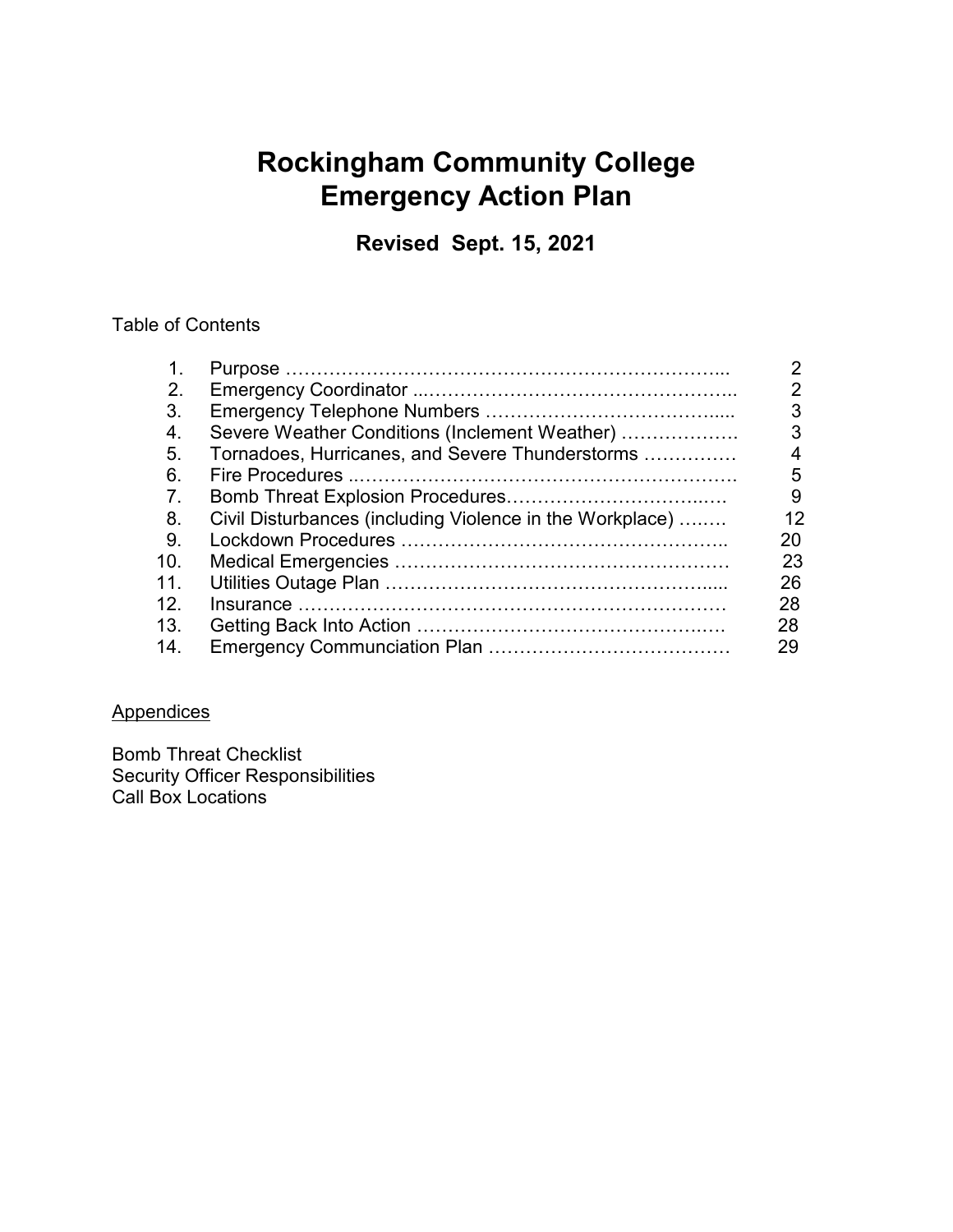### **Purpose**

This document is Rockingham Community College's plan of action to be followed before, during and after an emergency in order to promote safety and to restore the institution's most critical functions as soon as possible following an interruption in operations. The college believes that through sufficient planning, many emergencies and disasters can be reduced in consequence or even eliminated. RCC's plan addresses the types of emergencies most likely to occur, and the college's intent to train its employees and to cooperate with other agencies.

This plan includes specifically defined guidelines to ensure that all available resources have been utilized toward protection of human life and physical assets. Since safety of personnel and protection of physical assets are the plan's primary goals, the Trustees and administration are committed to this plan as evidenced by the allocation of the necessary human and fiscal resources to ensure unequivocally its adequacy in the face of a pending emergency.

RCC's Emergency Action Plan is to be reviewed at least once annually by the college's Safety, Security, and Accessibility Committee ("Safety Committee") to ensure that it covers the more salient contingencies and that the information contained herein is accurate and up-to-date.

### **Emergency Coordinator**

The Associate Vice President for Facilities and External Affairs is designated as the institution's in-house emergency coordinator. The individual holding this position has the primary responsibility for designing the Emergency Action Plan and for designating which employees have responsibility for carrying out various parts of the plan. In case of an on-campus emergency, the president, will coordinate the college's response with assistance from the appropriate emergency agency. This may include Fire, Law Enforcement, or Emergency Management. For a countywide emergency, the fire marshal/emergency management office will coordinate the response.

The Associate Vice President also has been designated as the college's safety training officer and is responsible for training employees in reporting emergencies, responding to fires and other emergencies, and reporting unsafe conditions that may lead to emergencies.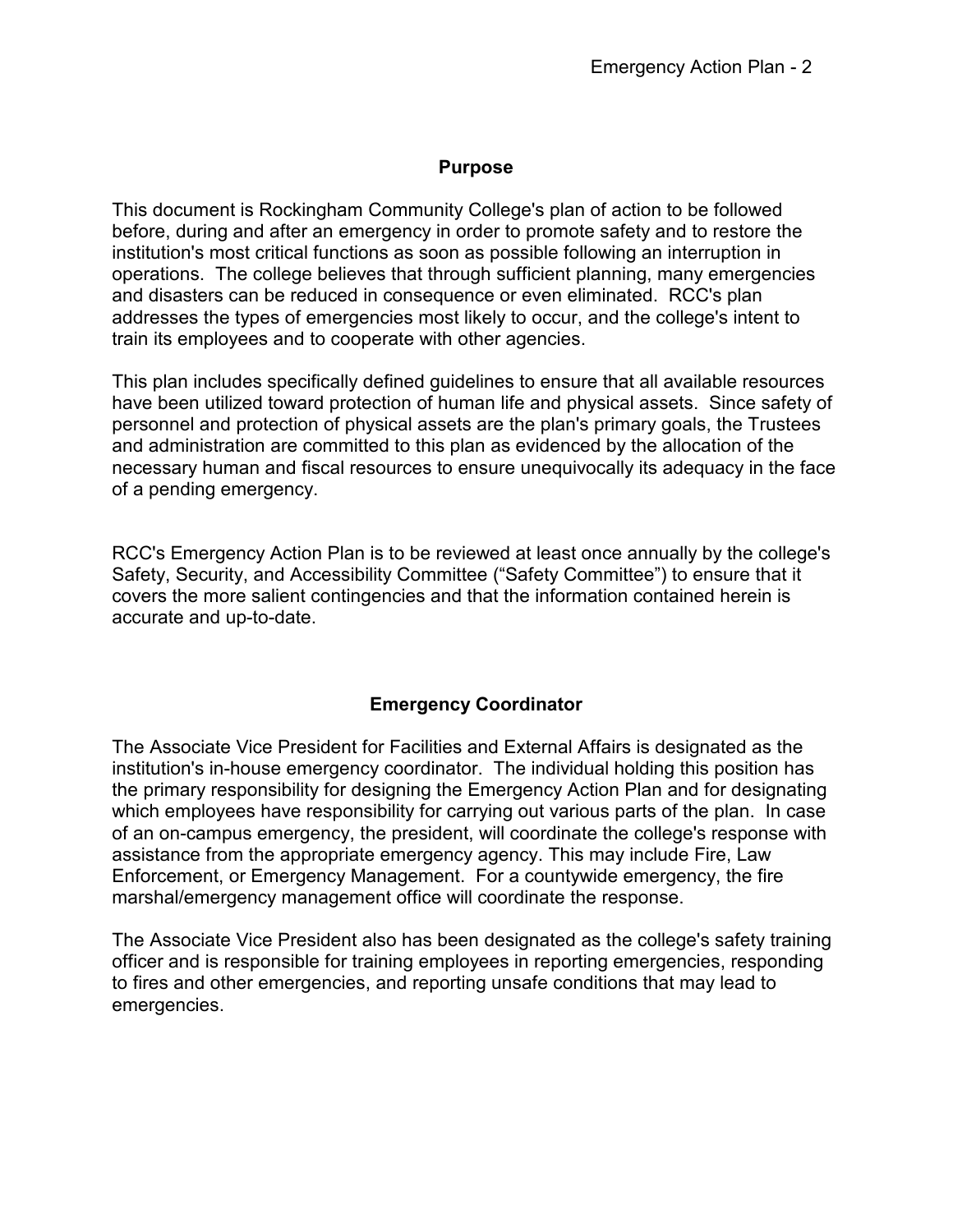| <b>Emergency Telephone Numbers</b> |  |  |
|------------------------------------|--|--|
|------------------------------------|--|--|

| Emergencies (fire, medical<br>sheriff) | 911                                                                              | When calling from a campus<br>telephone, callers can dial "9-1-1."                                                                                                                                                                                                                                                                                                                               |
|----------------------------------------|----------------------------------------------------------------------------------|--------------------------------------------------------------------------------------------------------------------------------------------------------------------------------------------------------------------------------------------------------------------------------------------------------------------------------------------------------------------------------------------------|
| <b>Campus Security</b>                 | ext. 2299,<br>ext. 2326,<br>ext 2001,<br>red intercoms,<br>or blue call<br>boxes | Security guards are on campus at all<br>times. Guards can be reached via<br>their radios by dialing ext. 2299, or in<br>the Campus Security Office in<br>Whitcomb Student Center, ext. 2326.<br>Red intercoms in each building will<br>automatically dial Security.<br>Blue call boxes located at various<br>locations around campus will also<br>connect directly to Security (see<br>Appendix) |
| <b>Emergency Coordinator</b>           | ext. 2213                                                                        | Dr. Tony Gunn, Associate Vice<br><b>President for Facilities and</b><br><b>External Affairs</b>                                                                                                                                                                                                                                                                                                  |
| <b>College Switchboard</b>             | 0                                                                                | Monday thru Thursday<br>7:45 AM-7:00 PM<br>Friday 7:45 AM-3:00 PM                                                                                                                                                                                                                                                                                                                                |
| <b>Weekend Administrator</b>           |                                                                                  | On weekends, college administrators<br>reached through Campus Security.                                                                                                                                                                                                                                                                                                                          |

### **Severe Weather Conditions (Inclement Weather)**

### College Schedule Changes

In the event of severe weather conditions (inclement weather), the President, or his designee, will make the decision regarding the closing of the college. Public service announcements will inform all students, faculty and staff of the decision. If RCC is closed, designated staff members may, at the discretion of the supervisor, be asked to report. In the event that weather conditions allow for classes to begin on a delayed schedule, regularly scheduled classes will begin at the hour designated.

Major TV and radio stations in the area will be requested to broadcast information about the college's closing. A memo listing these stations will be distributed from the President's Office to students, faculty and staff each fall.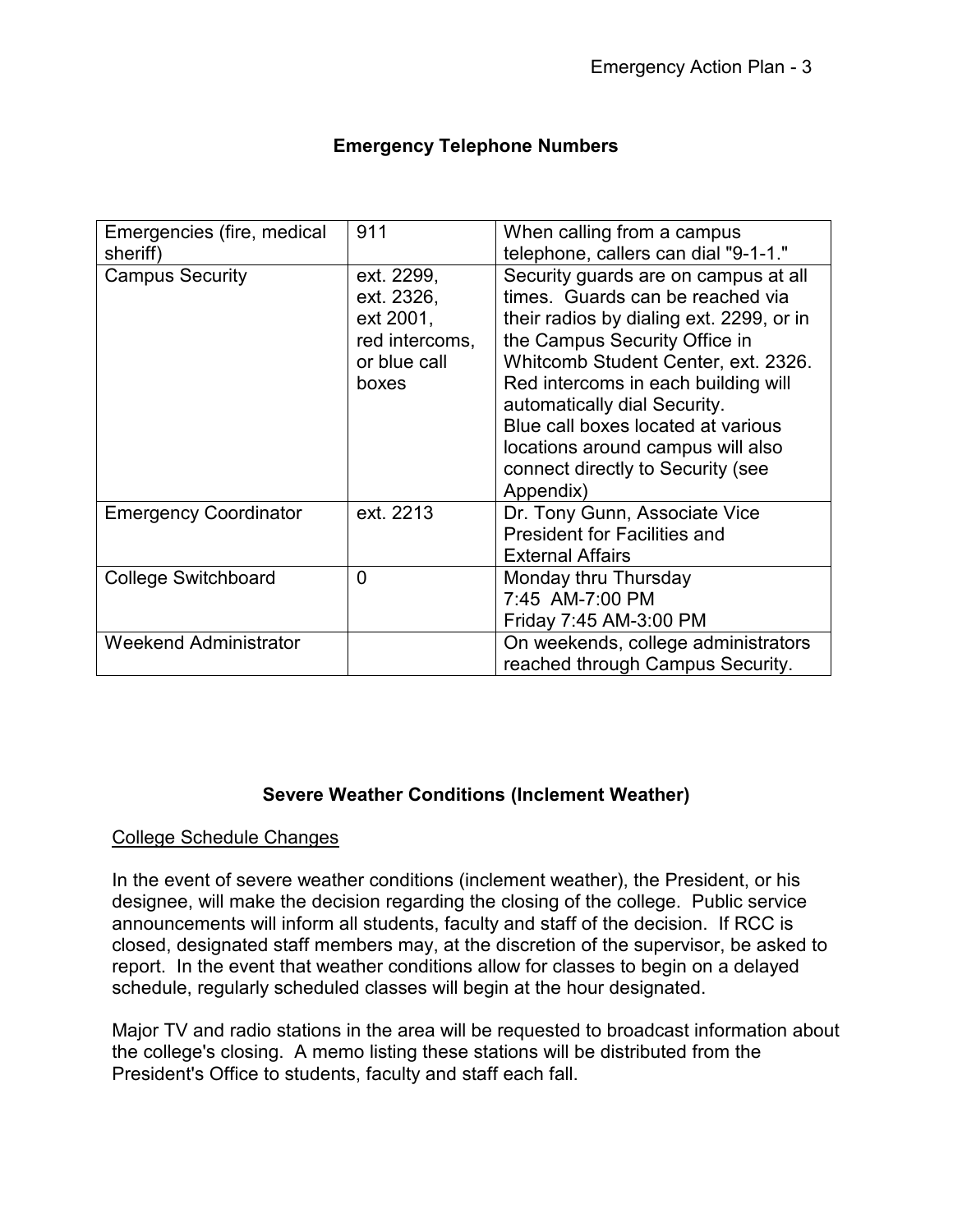### **Severe Weather Preparedness (Tornadoes, Hurricanes, and Severe Thunderstorms)**

In severe weather situations, RCC follows the procedure below:

**Tornado "Watch":** A "watch" is issued by the National Weather Service (NWS) when conditions are favorable for tornadoes. When a tornado or severe thunderstorm "watch" is issued, RCC administrators and Campus Security monitor conditions via weather radios, TV, and Internet.

**Tornado 'Warning":** A tornado "warning" is issued by the NWS when a tornado or funnel cloud has been sighted visually or detected by radar.

Administrators may notify the campus of a "warning" through the mass notification system, which includes:

- Alert Beacons
- Strobes in restrooms
- Alertus message on computers
- Exterior Call Box lights and verbal message
- E-mail
- Eagle Alerts

**Imminent Situations**: If a tornado (or other severe weather) is imminent for the campus, an administrator or Campus Security will activate the mass notification system.

When the notification is received, all occupants will proceed to the refuge areas designated in each building. Applicable staff should first lock safes, vaults, file cabinets and other pieces of furniture/ equipment containing valuable tapes, documents, records, etc. Instructors should instruct students to proceed to their designated refuge area(s) and to position themselves in a curled position. If available, coats and jackets can be used to cover heads, arms and legs as a means of protection from flying glass and other debris.

Students, faculty, and staff should remain in the refuge area until an "all-clear" signal is given via the mass notification system.

If the "watch" is issued after business hours, security guards will coordinate the notification in consultation with administrators.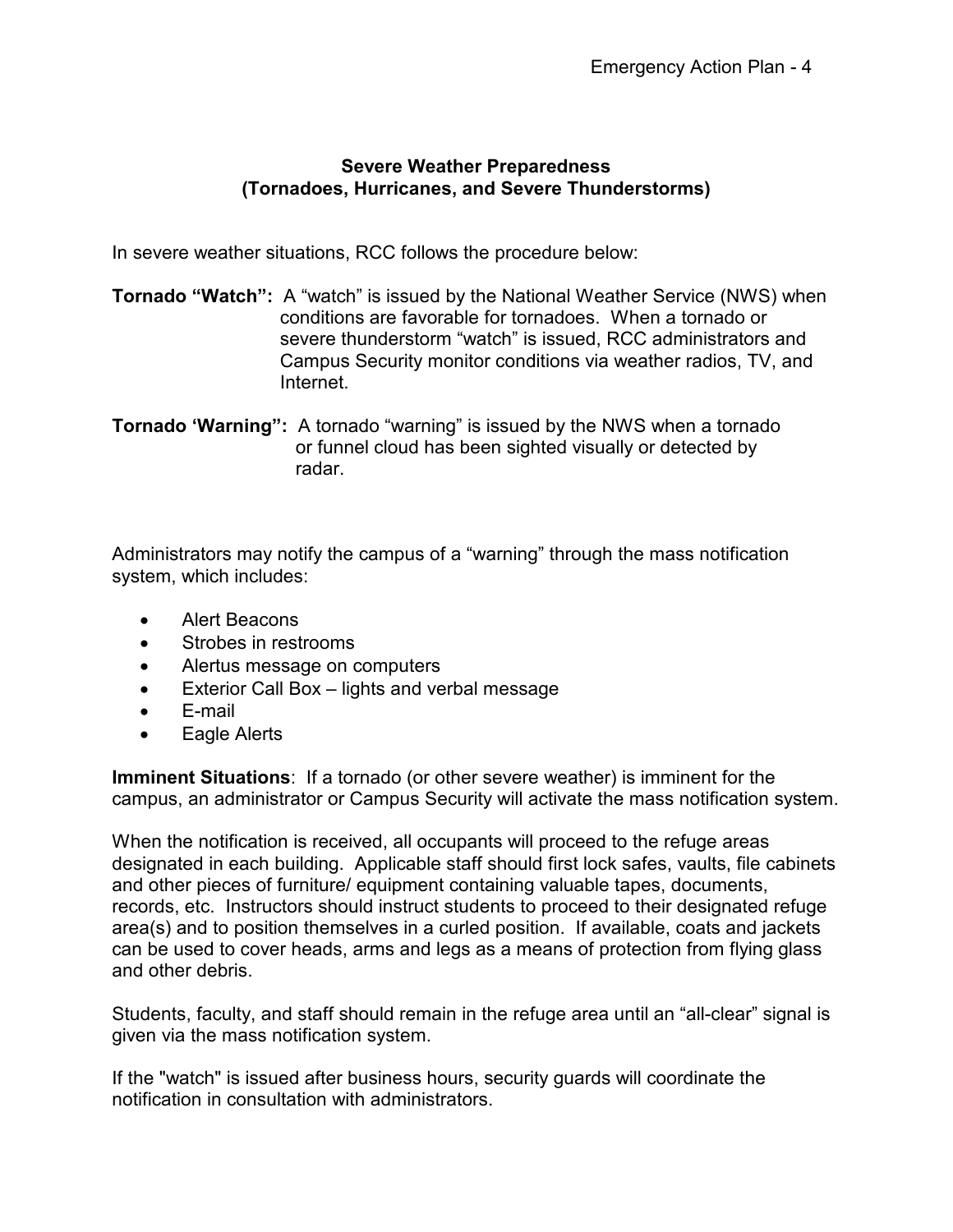### **Fire Procedures**

### Fire Safety

Fire extinguishers are provided in conformance with appropriate safety laws at specified locations in all college facilities. These extinguishers are visually checked monthly by building custodians and checked annually by an outside fire service vendor. The tag on the extinguisher is initialed when inspected. All extinguishers are serviced according to a set schedule for that type extinguisher. However, more frequent service may be required as a result of the monthly or annual inspection. If an extinguisher is used, the appropriate dean should notify the Associate Vice President for Facilities and External Affairs so that the extinguisher may be recharged. Use of a fire extinguisher for any purpose other than fire fighting is strictly prohibited. In the event of a fire in any facility, the person discovering the fire should follow the procedures outlined below for requesting emergency assistance. Evacuation instructions are addressed below.

### A. Upon Discovery of Fire

1. The person discovering a fire will use the appropriate fire extinguisher if good judgment lends itself to the use of this mode of remedial action. If deemed inappropriate, or if this action proves ineffective, the person discovering the fire will sound the alarm by shouting "FIRE! FIRE! FIRE!" and proceed to pull the nearest fire alarm.

Note: Rockingham Community College asks its employees to use their judgment in deciding whether to fight a fire. The college provides handson training in the use of fire extinguishers.

2. Call 911; indicate type of emergency and give the name and street address of the building and exact location of the fire and if there are any injuries.

Administration 215 Wrenn Memorial Road Advanced Technologies **660** County Home Road Bishopric Lifelong Learning Center 568 County Home Road Center for Creative Arts 360 Wrenn Memorial Road Emergency Services Training Center 222 NC Highway 65 Horticulture Building 380 Wrenn Memorial Road Industrial Technologies I 311 Wrenn Memorial Road Industrial Technologies II and a state of 351 Wrenn Memorial Road James Library 315 Wrenn Memorial Road

Building **Street Address**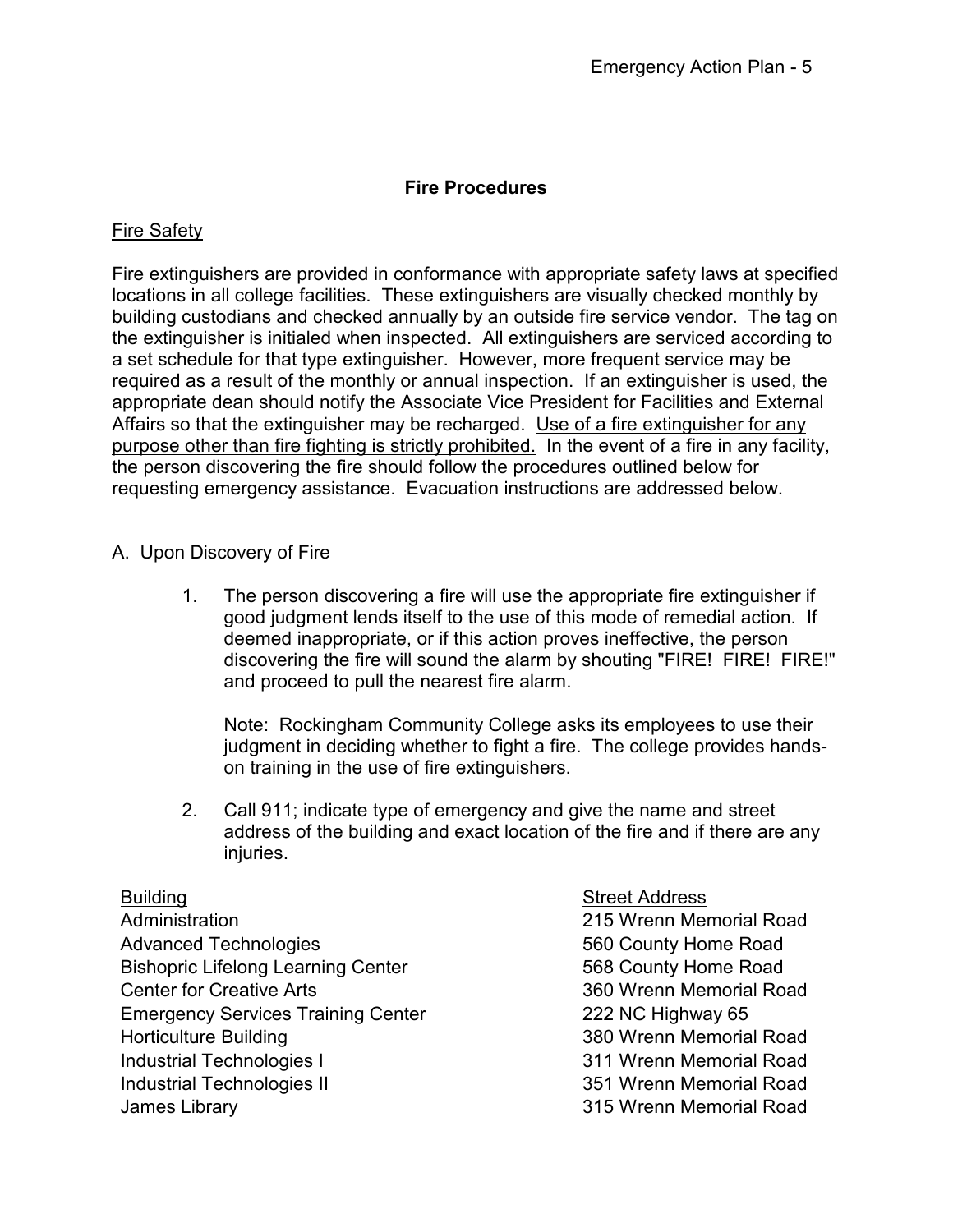| 558 County Home Road    |
|-------------------------|
| 310 Wrenn Memorial Road |
| 555 County Home Road    |
| 562 County Home Road    |
| 312 Wrenn Memorial Road |
| 484 County Home Road    |
|                         |

- 3. Ensure the switchboard operator is notified by dialing "0" and immediately state that 911 has been contacted. (If after normal operating hours, dial Security at ext. 2299. Security will subsequently contact the President, the Associate Vice President for Facilities and External Affairs, and the Director of Physical Plant. On holidays or weekends, Security will notify the administrator on call.)
- 4. Assist those in need of evacuating the buildings. DO NOT use elevators in case of fire. An evacuation plan is posted in each building. Follow posted EXIT signs for evacuation from the building.
- 5. Close doors inside the building, thereby slowing the spread of the fire.
- 6. During college operating hours, the switchboard operator will notify:
	- a. The Associate Vice President for Facilities and External Affairs at ext. 2213 or the Vice President for Administrative Services at ext. 2209. The Vice President or the Associate Vice President will be responsible for notifying Maintenance.
	- b. The President at ext. 2210 (if actual smoke or fire).
- 7. After college operating hours, the switchboard operator will notify:
	- a. The Associate Vice President for Facilities and External Affairs, cellphone number (276) 732-5083, or the Vice President for Administrative Services, cellphone number (336) 520-4804. Either the Vice President or the Associate Vice President will contact the President and the Director of Physical Plant or Assistant Director of Physical Plant.

### B. Evacuation Procedures

The individual responsible for the building (during normal operating hours) or Security (after normal operating hours and/or holidays and weekends) will: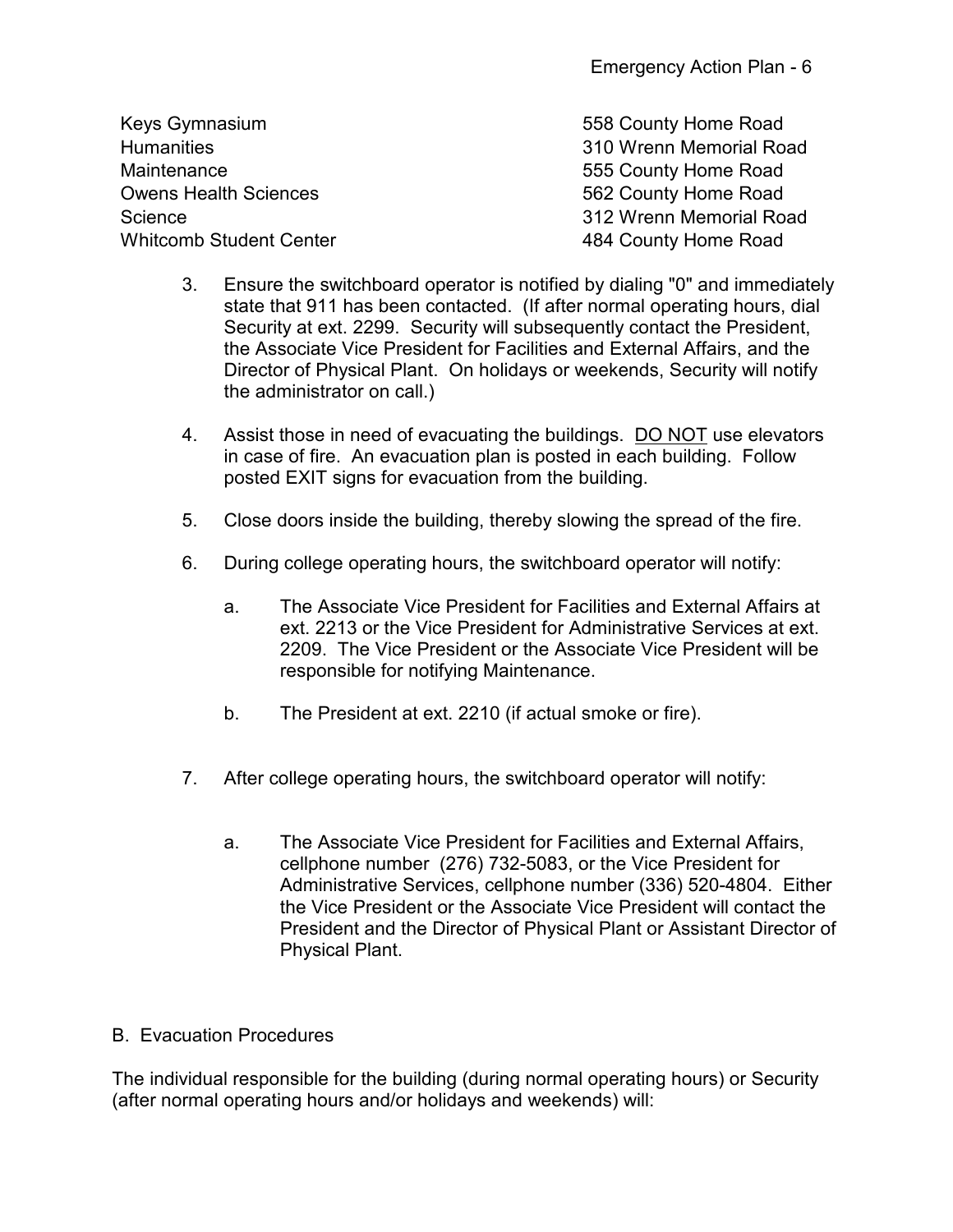- 1. Follow the posted evacuation route.
- 2. Ensure the affected building is evacuated and that occupants are at the predetermined assembly point.

Assembly points are as follows:

| <b>Building</b>                                                                                                        | <b>Assembly Point</b>                                                                      |  |
|------------------------------------------------------------------------------------------------------------------------|--------------------------------------------------------------------------------------------|--|
| <b>Humanities</b><br>Science<br>James Library<br><b>Industrial Technologies I</b><br><b>Industrial Technologies II</b> | <b>Grassy area between IT-1 and Library</b>                                                |  |
| Administration                                                                                                         |                                                                                            |  |
| <b>Center for Creative Arts</b><br>Horticulture                                                                        | Lot C                                                                                      |  |
| <b>Whitcomb Student Center</b><br>Keys Gym<br><b>Advanced Technologies</b>                                             | <b>Grass field between Gym and County</b><br>Home Rd.                                      |  |
| <b>Owens Health Sciences Building</b><br><b>Bishopric Lifelong Learning Center</b>                                     | Soccer Field II (across the<br>drive beside the Owens Health Sciences<br><b>Building</b> ) |  |

- 3. Ensure adjacent buildings are evacuated if necessary.
- 4. Direct emergency teams to the fire site and assist in keeping access routes open.
- 5. Assist emergency teams if necessary and if requested.
- 6. Allow faculty, staff, and students to reenter the building only upon clearance from the fire department.

Instructors conducting classes at the time of the alarm or upon hearing the cry of "FIRE" will: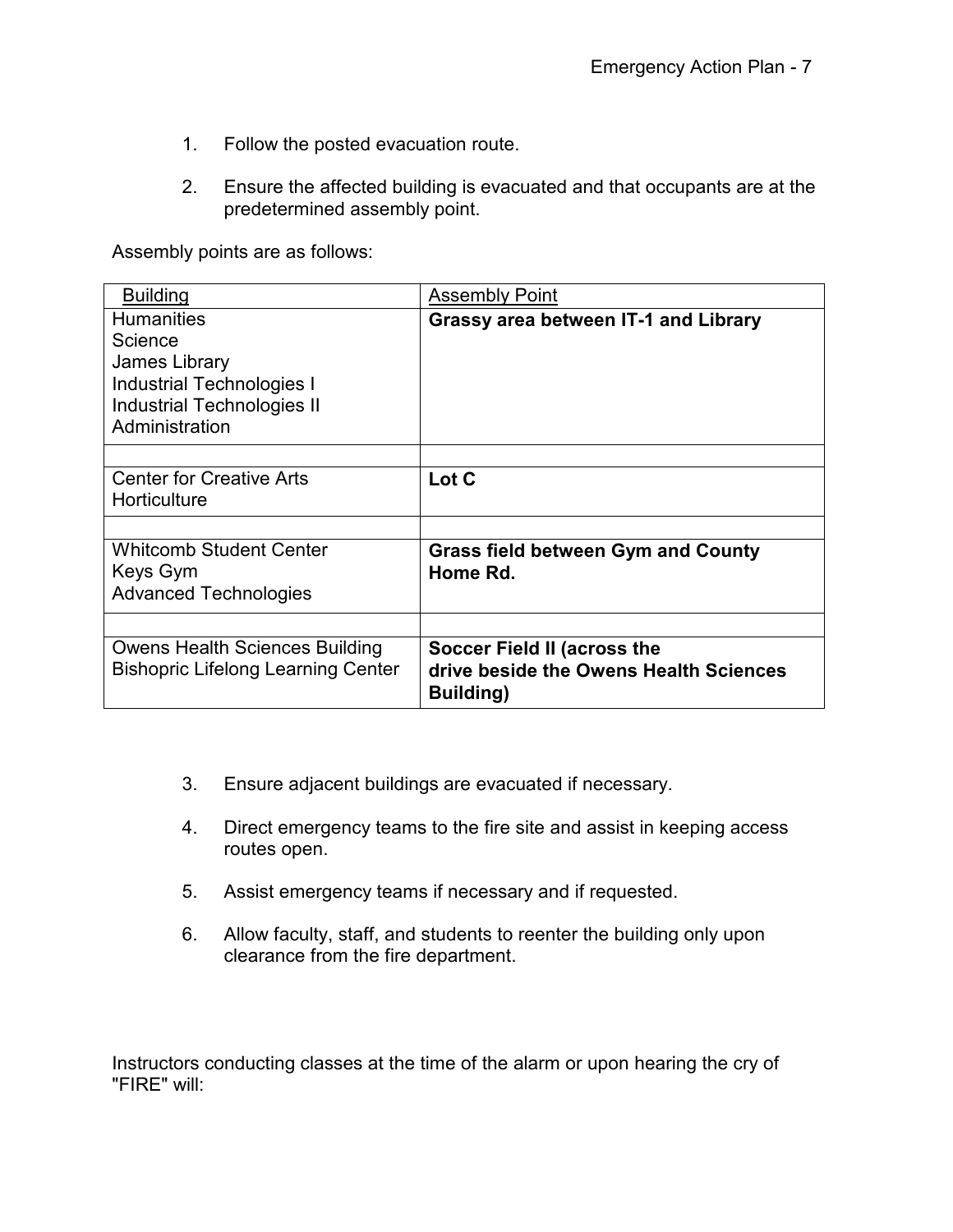- 1. Inform students to gather up belongings (handbags, books, etc.) which they may have at their seats and prepare themselves for the orderly evacuation from the classroom or lab. Students should be informed to remain together once outside the building and not to go to other locations within the building to pick up personal belongings or to seek out other occupants.
- 2. Select students to assist children, seniors or persons with disabilities.
- 3. Ensure windows and doors are CLOSED but NOT LOCKED before leaving the classroom or lab (if time permits) and that the evacuation is handled in a quiet, orderly and safe manner. Evacuation of the buildings should not exceed two to three minutes.
- 4. Account for students at the assembly area when possible and notify a senior administrative officer or security guard if someone is known to be missing.

Clerical and office staff will:

- 1. Secure all records, close vaults, safes, and file cabinets (if time permits), and evacuate the building to a predetermined assembly point (see above). Account for personnel.
- 2. Stay out of the building until the area has been declared safe by competent authority.

Maintenance Department staff will:

- 1. Cut off fans and other equipment to restrict the spread of fire or contaminated materials.
- 2. Notify Duke Energy and the telephone company as necessary.

The Director of Public Information will:

1. Work with the President to determine what information will be released to the media and concerned families.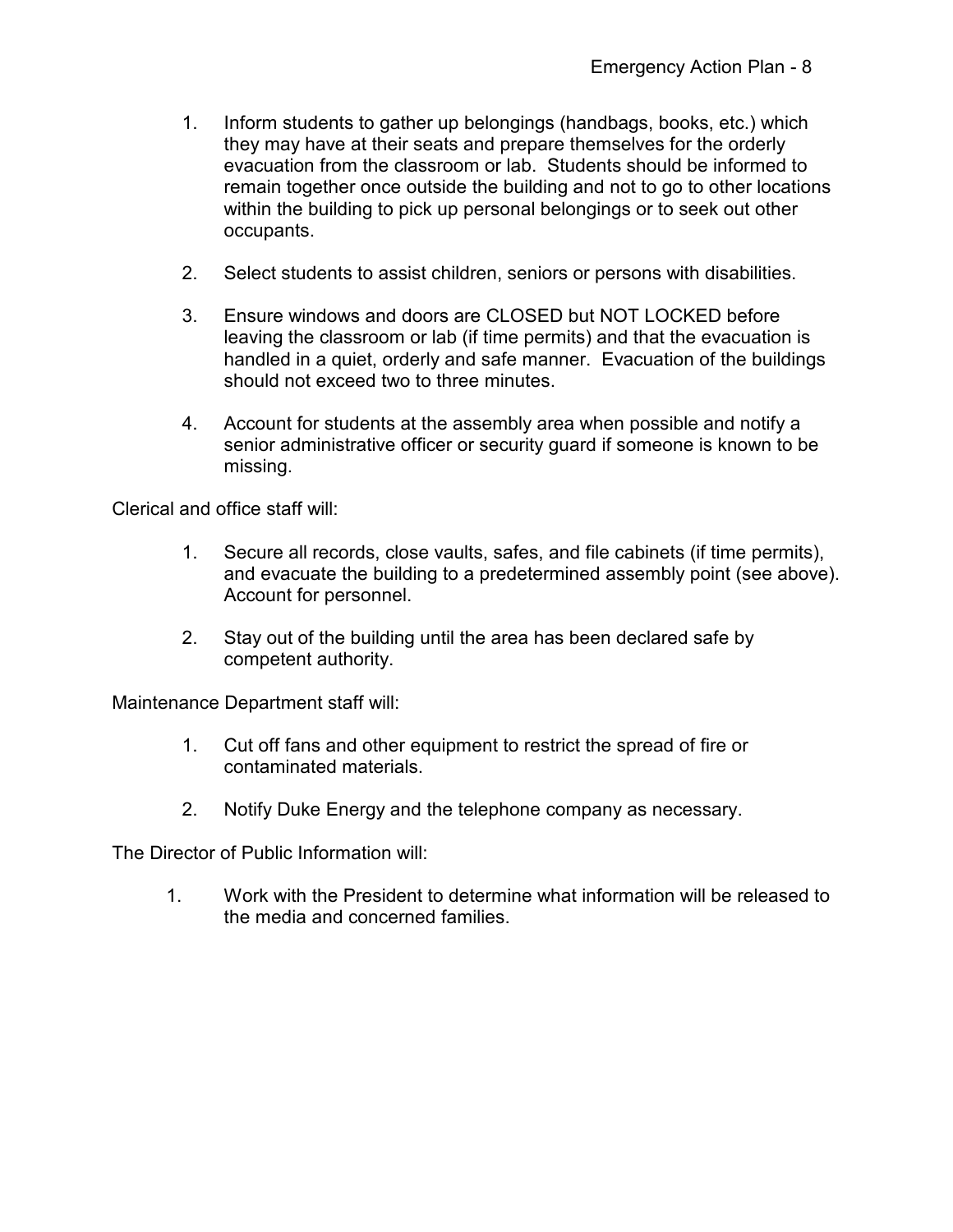### **Bomb Threat Procedures**

### A. Telephone Bomb Threat Procedures

Bomb threats may be received by various means, but will usually be by telephone. The following procedures will be followed:

The recipient of the call will:

- 1. Initiate the BOMB THREAT CHECKLIST (attached at the end of this plan).
- 2. Remain as calm as possible. An attempt should be made to record every word said, especially the specifics of the threat.
- 3. Attempt to get the caller to talk about who he or she is, why he/she is doing this, exact location of the bomb, what time the bomb will go off, how the bomb got on campus, what type of bomb, where he/she is now, and how he/she knows so much about the bomb.
- 4 Follow the BOMB THREAT CHECKLIST
- 5. Immediately after the caller hangs up, dial 911; state the exact nature of emergency, give exact location (building name and street address), and request prompt assistance. Secondly, call the Associate Vice President for Facilities and External Affairs (Tony Gunn) at ext. 2213, who will in turn notify the President or, in his absence, the Vice President for Administrative Services (Steve Woodruff). Give complete information obtained during the call. If after 5 p.m. Monday through Thursday, or after normal operating hours, including holidays and weekends, call Security at ext. 2299. Again, give complete information and tell Security that 911 has been contacted.
- B. Response and Evacuation Procedures
	- 1. The President or, in his absence, a senior administrator, will notify the building supervisor or secretary to begin evacuating the building. As appropriate, contingent upon time and day, the building supervisor, a senior administrator or Security will:
		- a. Assist in securing the area and advise personnel of no radio transmissions inside the affected buildings(s).
		- b. Direct evacuation of the building to predetermined assembly points: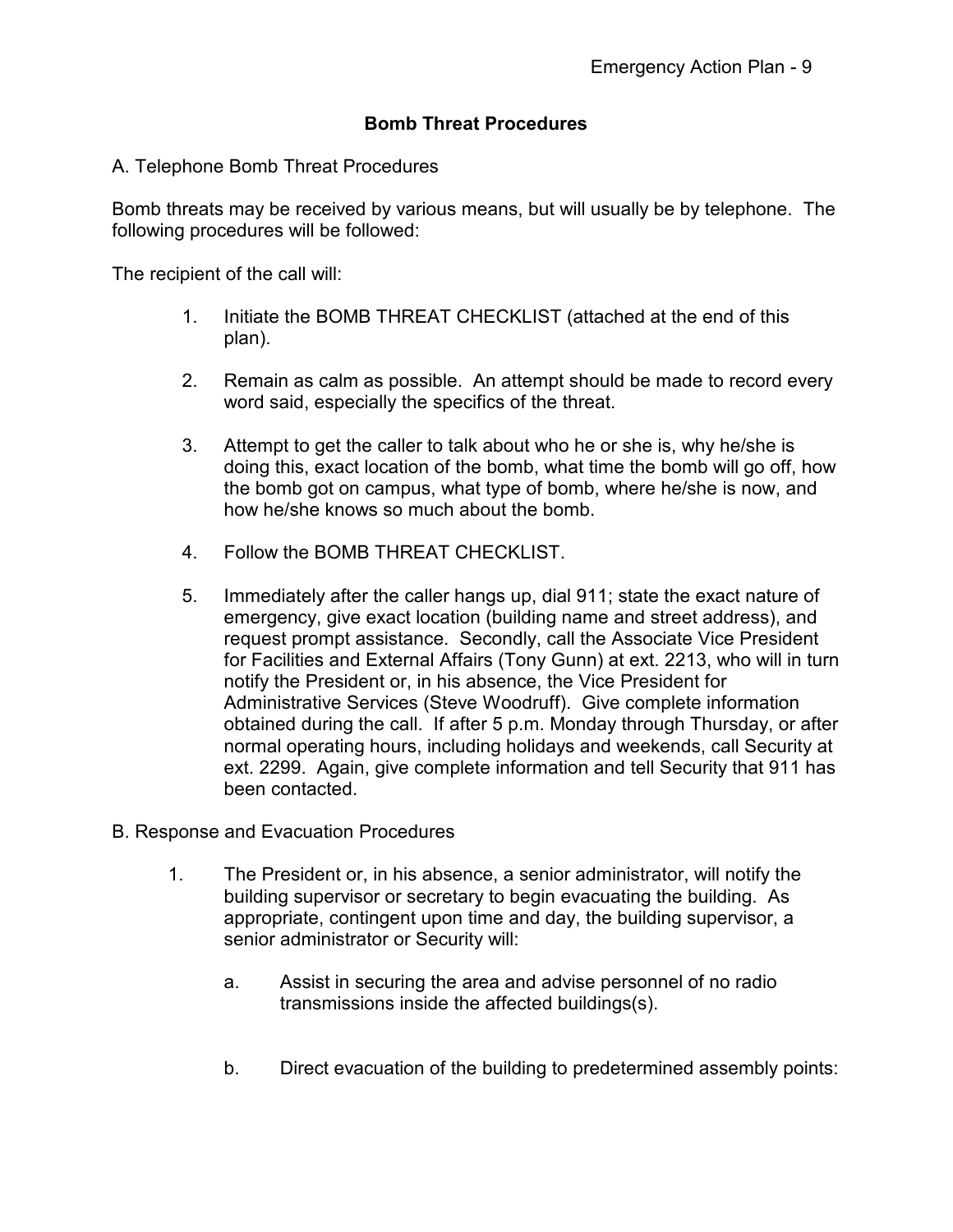| <b>Building</b>                           | Assembly Point                                      |  |
|-------------------------------------------|-----------------------------------------------------|--|
| <b>Humanities</b>                         | <b>Grassy area between IT-1 and Library</b>         |  |
| Science                                   |                                                     |  |
| <b>James Library</b>                      |                                                     |  |
| Industrial Technology I                   |                                                     |  |
| Industrial Technology II                  |                                                     |  |
| Administration                            |                                                     |  |
|                                           |                                                     |  |
| <b>Center for Creatvie Arts</b>           | Lot C                                               |  |
| Horticulture                              |                                                     |  |
|                                           |                                                     |  |
| <b>Whitcomb Student Center</b>            | <b>Grass field between Gym and County Home</b>      |  |
| Gym                                       | Rd.                                                 |  |
| <b>Advanced Technologies</b>              |                                                     |  |
|                                           |                                                     |  |
| <b>Owens Health Sciences Building</b>     | Soccer Field II (across the                         |  |
| <b>Bishopric Lifelong Learning Center</b> | drive beside the Owens Health Sciences<br>Building) |  |
|                                           |                                                     |  |

- c. Ensure adjacent buildings are vacated as necessary.
- d. Direct emergency teams to the affected areas.
- e. Do not assume there is only one bomb.
- f. Brief emergency personnel of the situation upon their arrival and cooperate as requested.
- g. Keep all nonessential personnel away from the building.
- h. Notify utility companies if deemed necessary.
- i. Declare the area safe only after coordination with authorized emergency personnel.
- j. Complete a written report.
- k. Conduct a follow-up inquiry with the Sheriff's Department.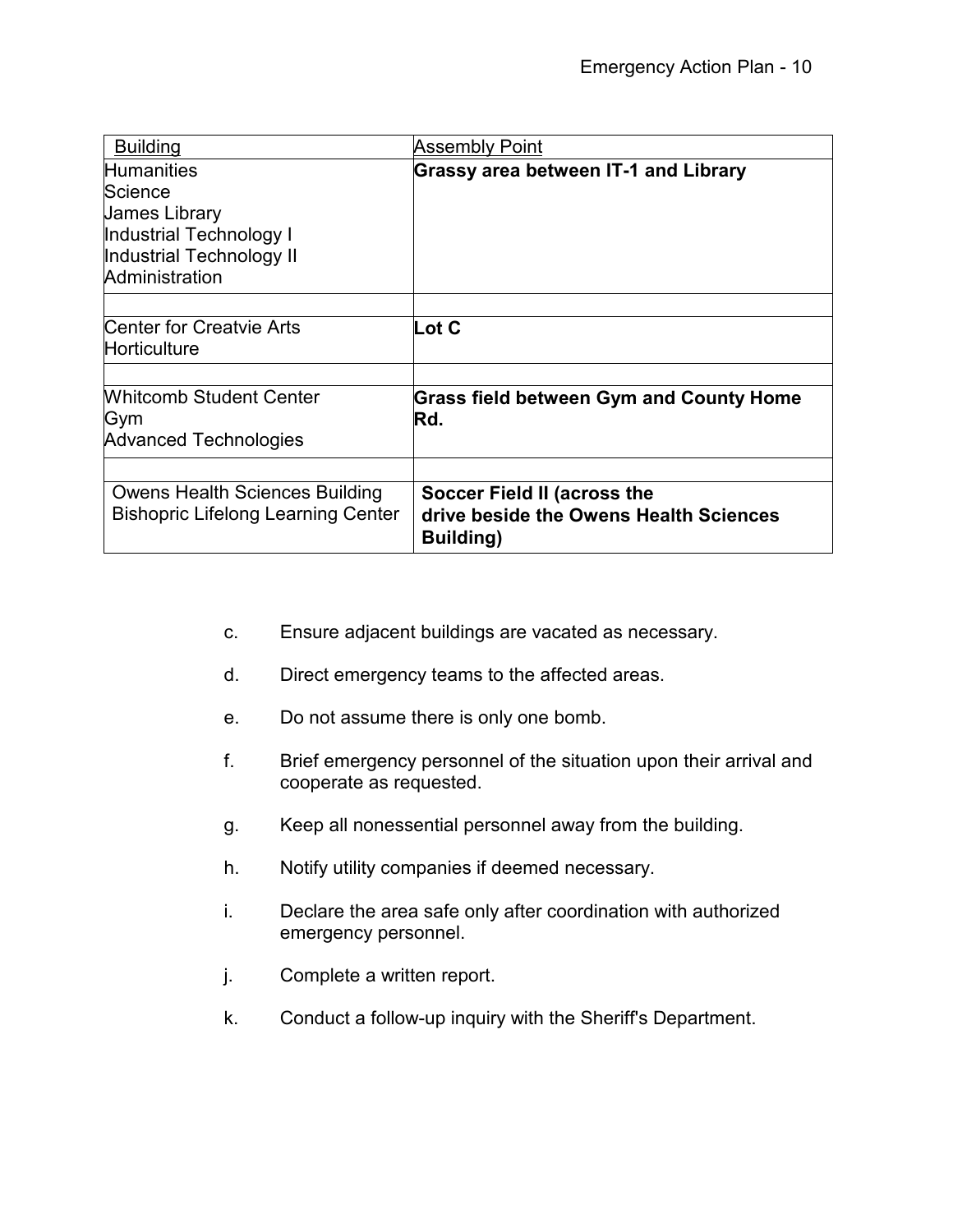Instructors will do the following:

- 1. If classes are in session, inform students to gather up belongings (handbags, books, etc.) which they have at their seats and prepare themselves to evacuate the classroom. Students should be instructed to move orderly and to remain together once outside at predetermined assembly points, listed above. This will assist in accountability.
- 2. If applicable, select students to assist children, seniors or disabled persons.
- 3. Ensure windows and doors are CLOSED but NOT LOCKED before leaving the classroom (if time permits), and that the evacuation is handled in a quiet, orderly and safe manner. Evacuation of the buildings should not exceed 2-3 minutes.
- 5. Account for students at the assembly area when possible and notify the building supervisor or other appropriate persons as soon as possible if someone is known to be missing. Instructors should instruct students not to leave campus until told to, so as not to impede arrival of rescue vehicles.

Clerical/Office Staff will:

- 1. Secure all records, close vaults, safes and file cabinets (if time permits) and evacuate the building to the predetermined assembly point. Account for personnel.
- 2. Stay out of the building until the area has been declared safe by competent authority.

The Director of Public Information will:

1. Work with the President to determine what information will be released to the media and concerned families.

Maintenance and Custodial Personnel will:

1. Upon notification of the emergency, report to the Director of Physical Plant for accountability and assignment of responsibilities.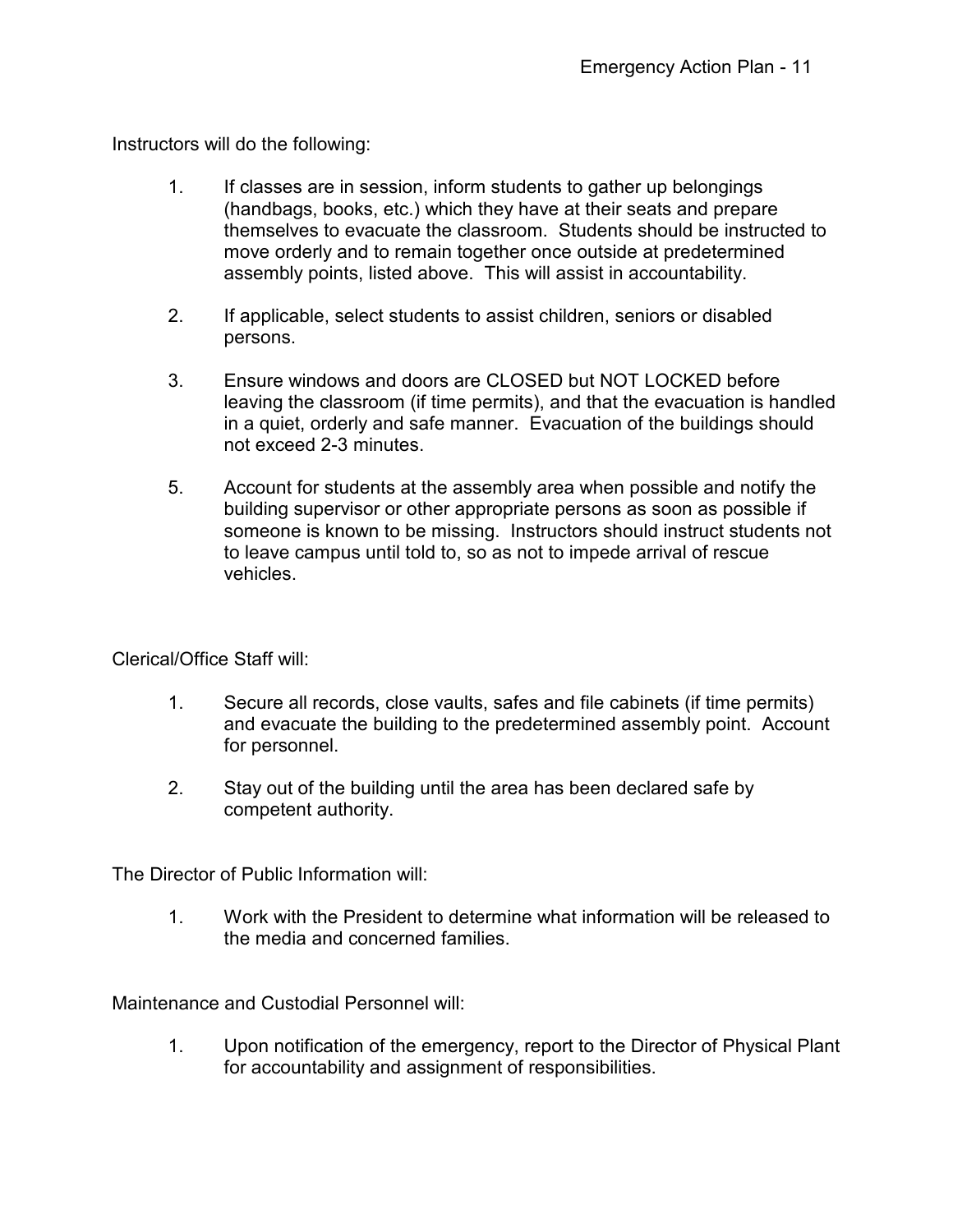- C. Follow-up and Accountability
	- 1. Once the threatened or damaged site has been declared safe by competent authority, classes/activities will continue unless, in the opinion of the President or his designee, conditions warrant the closing of the college.
	- 2. Students, faculty, and staff who are not presently in classrooms or in their offices at the time of the bomb threat alert should report to their instructor or supervisor for accountability. Faculty and staff should be available to provide assistance as needed.

### **Civil Disturbances (including Violence in the Workplace)**

### Purpose

It is the intent of Rockingham Community College to address the position of and treatment of civil disturbances including violence in the workplace committed by RCC faculty, staff, and students and to maintain a zero tolerance for such behavior. The college fully intends to provide protection from acts of violence committed by both RCC and non-RCC personnel. The safety of RCC students, personnel, and visitors is of foremost concern. Neither threats nor acts of violence will be tolerated at any time, and when committed by an RCC employee, will serve as the basis for disciplinary action, which may include termination of employment.

The following sections detail guidelines for preventing civil disturbances, steps to prepare for such disturbances, and actions to take in response to civil disturbances, both "moderate or minor disruptions" and "serious and dangerous disruptions." The focus is primarily in the classroom, but the actions suggested below can also apply to other work environments at the college.

### Preventive Measures

In an attempt to foster good health and positive working relationships, and acknowledging that sociological, psychological and physiological factors affect a person's overall health, an Employee Assistance Program has been provided by the college for employees and their family members needing this avenue of professional assistance. This service is available on a **confidential** basis through the Rockingham County Mental Health Center, and the initial visit is provided at no cost to the individual. (Refer to the Employee Assistance Program Policy for additional information.) A Bill of Rights and Responsibilities for members of RCC (students, faculty, staff, and Trustees) exists in the form of a Trustee policy dated September, 1977. Every member of the college has an obligation to fulfill the responsibilities incumbent upon all citizens,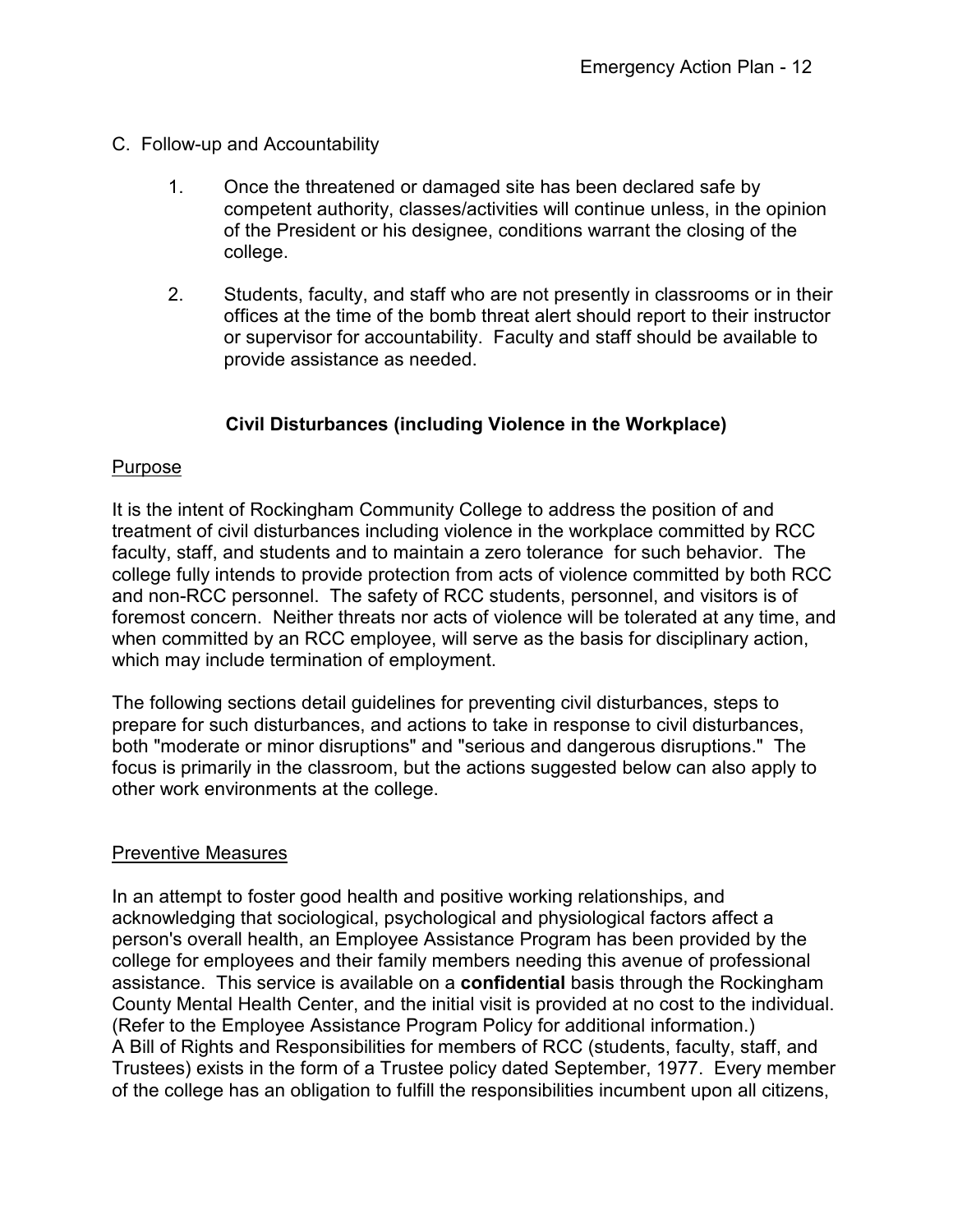as well as the responsibilities of their particular roles within the college community. At times, however, a person may act in such a manner as to deny other members of the college community the rights implied or declared in the Bill of Rights and Responsibilities. If and when such misconduct is adjudged to be true, certain sanctions may be applied ranging from moderate to severe. Internal, non-criminal violations shall be handled utilizing this process. (For further information, see Rights and Responsibilities, Violations, and Due Process sections in the Employee Handbook.)

From time to time, the college receives Domestic Violence Protective Orders via the court system that prohibits the presence of an individual (defendant) on campus. The information concerning these orders will be communicated to appropriate individuals by the Director of Campus Security.

Any disturbance or violence that occurs off the college campus during an official function of the college will be handled by the person in charge of such an event or function. At the discretion of the person in charge, the problem may be turned over to appropriate law enforcement officials.

### Preconditions for Effective Classroom Management

At the beginning of the semester, students should be made aware of the instructor's expectations and standards for appropriate classroom behavior. Instructors should inform students of the Student Conduct Code and the consequences for violation of this code. The course syllabus may be an effective tool to correlate appropriate behavior to course objectives and/or program competencies.

Emergency plans of action for the classroom that deal with crisis situations may be articulated by the instructor at the beginning of each semester. These plans may include:

- A. Designated student assistants to get help from Campus Security (ext. 2299) or emergency services via phone (911) or by attracting attention of other faculty/staff/students in the vicinity.
- B. Establish a cooperative effort, buddy system, or strategy among faculty/staff members who are located in close proximity to assist each other in emergency or crisis situations.
- C. Inform your colleagues, division chair, Security, and/or Student Development of any potentially disruptive students.
- D. Inform Security (ext. 2299) and your division dean of your plans to be on campus during off-hours or low activity hours (very early or very late). On weekends and off-hours, check in and check out with Security.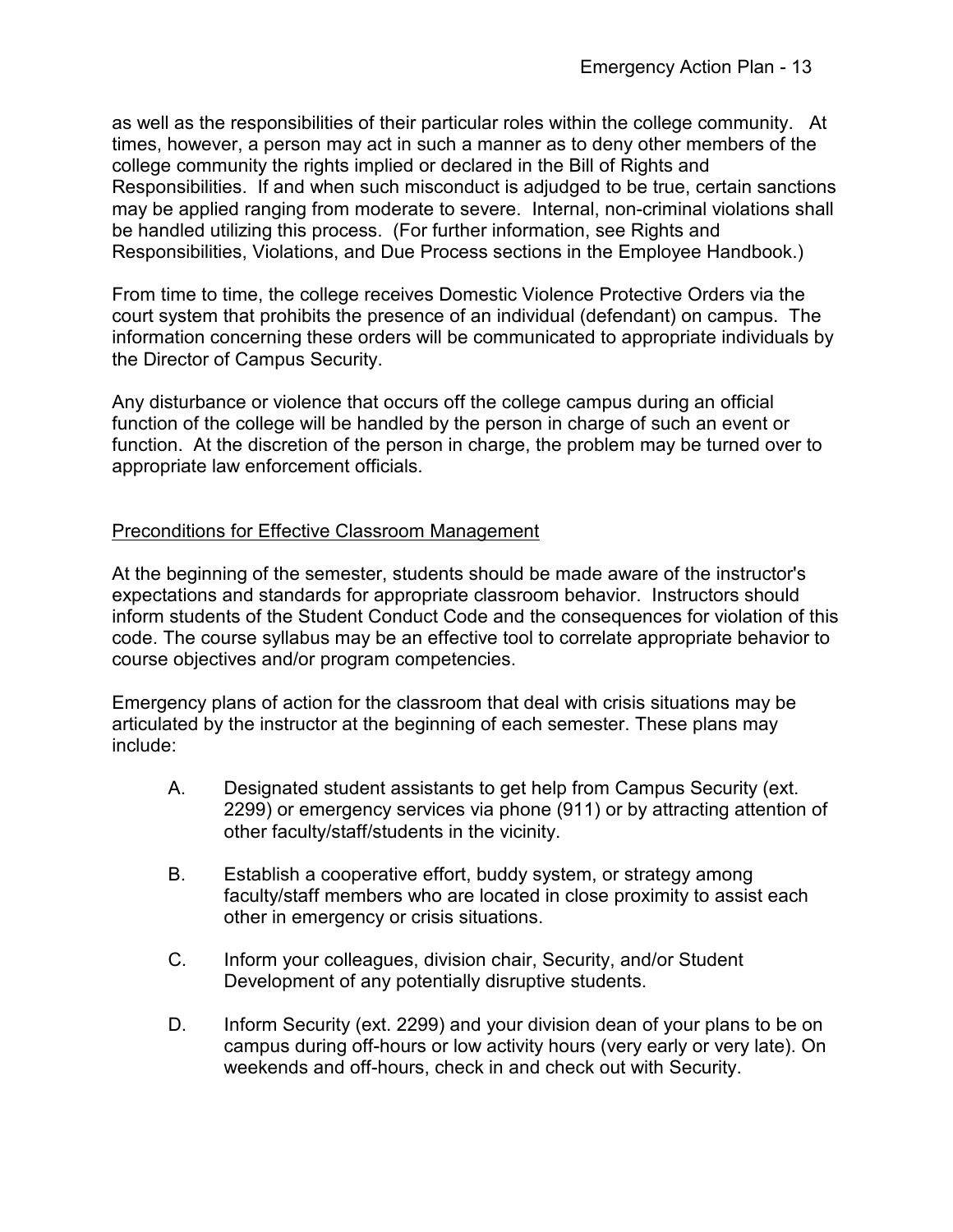E. Be familiar with the location of public and staff phones within your vicinity.

### Behavioral Intervention Resource Team

The Behavioral Intervention Resource Team (BIRT) reviews reports of incidents or observations to provide a systematic response to students or employees whose behavior on campus may be disruptive or harmful to themselves or the campus community. The team recommends appropriate intervention strategies to connect the student or employee with campus and/or community resources, or for referral to other potential outcomes.

Examples of Reportable Behaviors

The Behavioral Intervention Resource Team provides proactive assistance to students or employees who are reported as having 'concerning' behaviors, with the aim of providing support to those individuals as well as assistance to the college's faculty and staff.

In general, there are three categories of behaviors that may warrant a report to the Behavioral Intervention Resource Team:

- Self-injurious behavior (suicidal ideation/attempt, cutting behavior, dangerous alcohol/substance abuse consumption);
- Disruptive behavior that violates campus community safety (such as homicidal threats, stalking, assault, cyber bullying, carrying weapons) – call Campus Security immediately at 336-342-4261, extension 2299;
- Unusual behaviors (such as noticeably changes in personality, depressive symptoms, shifts in mood, unexplained irritability and/or lethargy, expressions of hopelessness).
- •

### How to Report a Concern

- Persons who notice behaviors that fall within the categories described above are strongly encouraged to report the behavior to the Behavioral Intervention Resource Team. Each report will be reviewed by the team for appropriate action. There are two ways an individual can be referred to the team:
- Complete the online Concern Form in E-trieve.
- Make a report directly through email or phone message to Dr. Robert Lowdermilk, Vice President for Student Development, Ms. Heather Simons, Counselor or any member of the Behavioral Intervention Resource Team.

Additional information on the BIRT may be found on the RCC website at <https://www.rockinghamcc.edu/student-services/advising-counseling/birt/>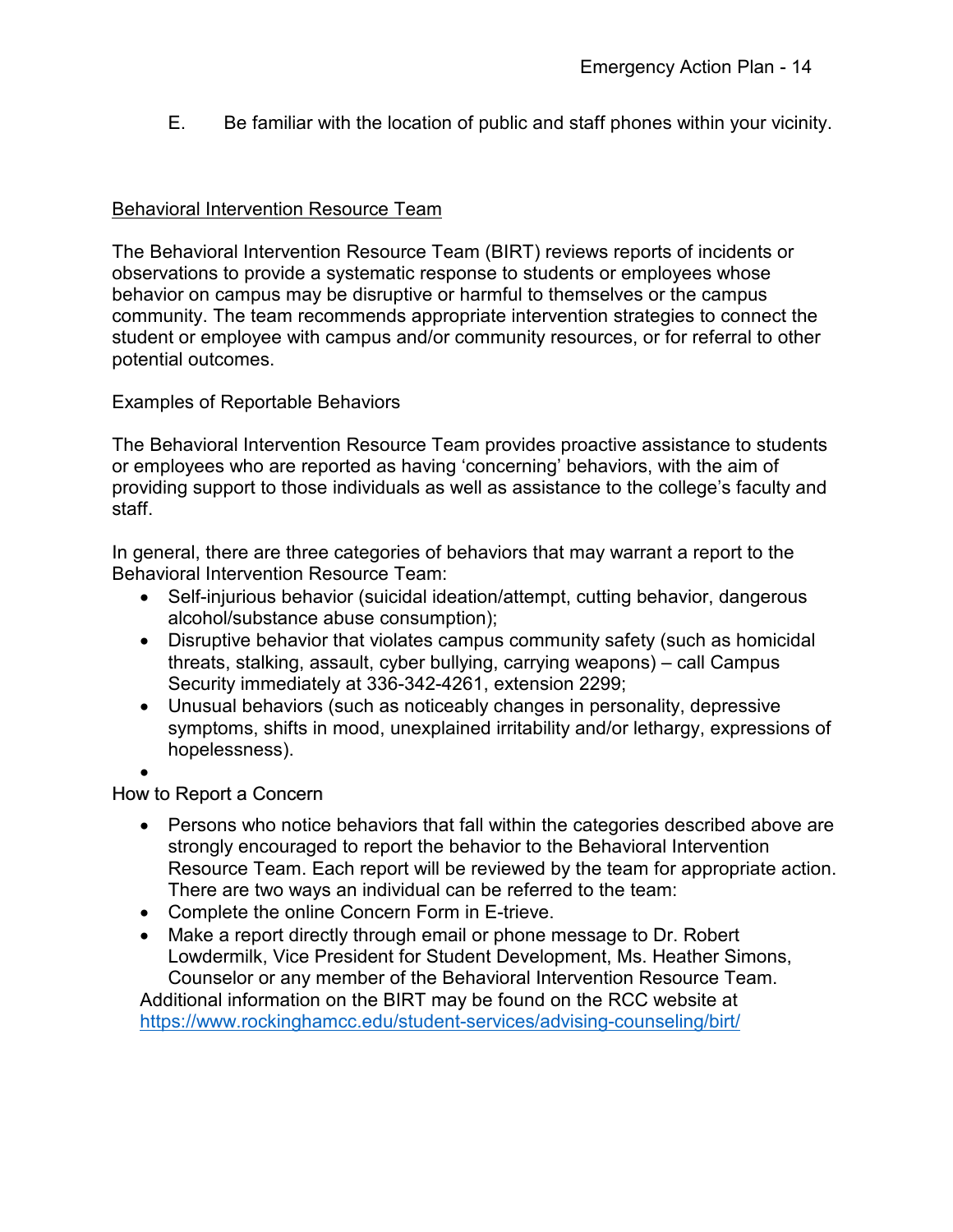### Responding to Civil Disturbances

Faculty/staff members may encounter a student, a fellow faculty/staff member, or nonstudent who is disruptive in the learning or work environment. Such behavior can involve speech or action which 1) interferes with normal classroom or work activity, or 2) directly precipitates physical violence resulting in bodily injury or property damage, or 3) violates college regulations or state or federal law. The decisions that faculty/staff members make in handling these situations will depend on their professional discretion and their perception of the disruption. Neither exclusively nor inclusively binding, the intent of these recommendations is to provide faculty and staff with a proactive framework that can assist them in making their own decisions.

### Moderate or Minor Disruption

- A. Get in your CAR: Calm, Aware, Respectful
- B. Meet with the person one on one, when possible
- C. Be proactive, seek a solution before the problem gets larger
- D. Avoid quick fixes and advice until the person is calm enough to listen
- E. Use empathy, not sympathy, to communicate you are listening.

The behavior is perceived as disruptive, disrespectful, offensive, and/or threatening and interferes with the learning of other students or impedes the delivery of college services. This behavior may include speech or action that is not part of the learning process but is perceived to create an atmosphere of hostility, intimidation, ridicule or anxiety among other students, instructors or staff. The student may be verbally harassing the instructor/staff/students, or making unreasonable demands for attention or special treatment to the detriment of other students in or out of the classroom, or engaging in other behaviors covered in the Student Code of Conduct.

The behavior may stem from a conflict with the instructor, staff or another student, from the course itself, or personal problems that may be causing inappropriate behavior. For example, the student deliberately distracts other students from the task at hand, talks loudly out of turn during lecture, monopolizes the discussion, makes disrespectful comments (written or verbal) to the instructor or to another student, comes late and is disruptive settling in, hinders cooperation, harasses or intimidates a college employee or another student, or engages in other behaviors covered in the Student Code of Conduct.

- Step 1: Make a reasonable attempt to talk to the student first.
	- a. Say what you see and hear. "I see your pacing the floor."
	- b. Establish the feeling. "Looks like you are frustrated."
	- c. Connect the feeling to the source. Ask questions. Determine whether the disruptive behavior is in any way related to problems that the student is having in class or to other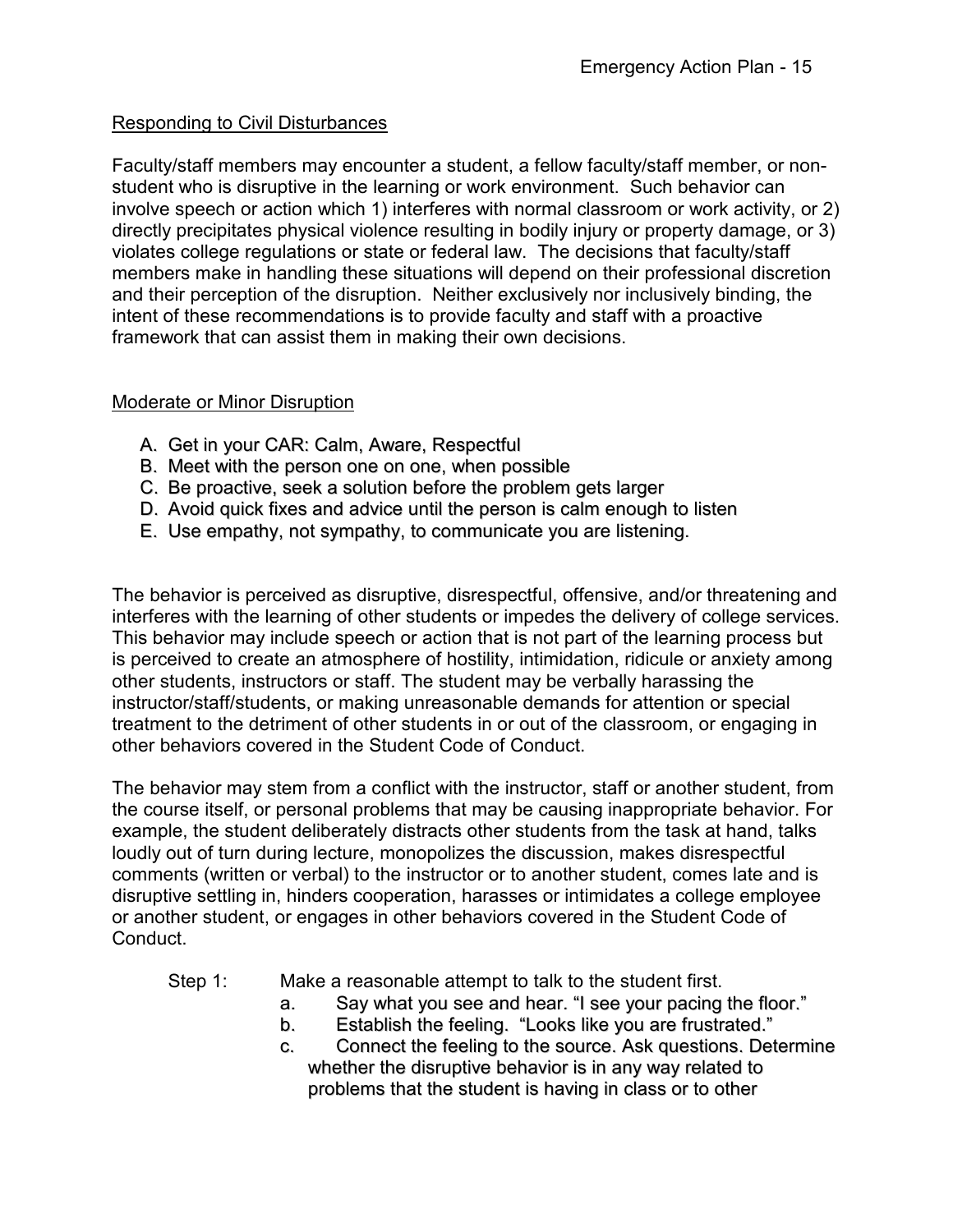situational factors which the instructor may be able to directly affect. Very often a private conversation with the student can be more productive than a scolding or a warning in the presence of other students.

d. Develop plan of action. Remember, sometimes people can't hear until they felt heard.

Determine whether the disruptive behavior is in any way related to problems that the student is having in class or to other situational factors which the instructor may be able to directly affect. Very often a private conversation with the student can be more productive than a scolding or a warning in the presence of other students.

- Step 2: When the instructor acts reasonably and the student remains disruptive, disrespectful, offensive and/or threatening, the instructor may choose to:
	- a. Write up a contract with the student that clearly identifies behavior and actions for the student to take and the consequences of inappropriate behaviors.
	- b. Contact the division dean and/or Student Development, who may choose to consult with the instructor outside of class, observe the behavior in class, meet with the student to discuss the situation, or facilitate a communication process between the instructor and student. Depending on the nature and perception of the disruption, the student may be referred to other support services.
	- c. Ask the student to leave the classroom or learning environment.
- Step 3: If you ask the student to leave, and the student refuses to leave, call Campus Security (ext. 2299). State clearly the need for immediate assistance. Give your name, location, the nature of the threat and the people or area it involves.

If you are alone and feel at risk, try to leave the scene and notify Campus Security from another location. The instructor may utilize the Desktop Emergency Activator to summon Campus Security.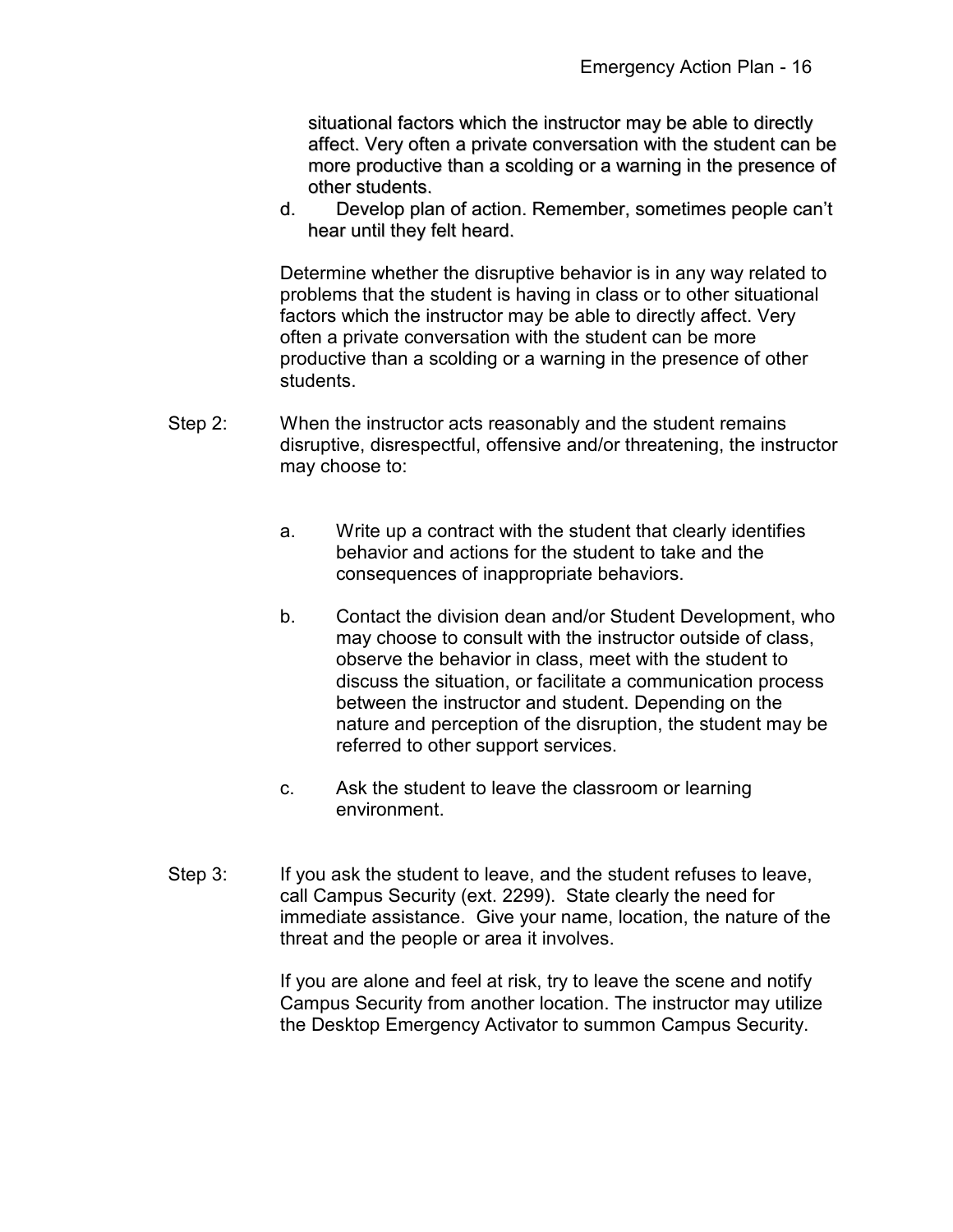If you feel comfortable remaining on the scene until assistance arrives, remain calm and acknowledge the individual's anger and frustration. Assure the individual that you will get someone to help.

**Where warranted, Campus Security may be asked to remove the individual from the scene. If the disruptive person is asked to leave campus, Security will attempt to escort them off campus. They will not attempt to physically remove the individual. Security may have others who are present move to another location and call on the assistance of the appropriate services (such as the Sheriff's Department) as necessary.**

Step 4: Document the incident. Faculty members wanting to take formal action against the student should notify their division chair and the Vice President for Student Development immediately of the incident in writing.

### Serious and Dangerous Disruption

The following steps are to be taken if the behavior *is perceived* as dangerous, violent, and threatening to cause physical and mental harm, injury, indignity, harassment, or written and spoken abuse to the instructor, staff or to other students in classroom or non-classroom settings or in any learning environment; or causes damage or threat to college property or property of students or college employees. If the student causes damage and/or threatens bodily harm to self or others, i.e. verbal threats of violence, brandishing of lethal weapons, or assault in or out of class, or if the behavior inflicts serious emotional and mental stress on others, or creates substantial disruption of normal campus activities, the instructor is to tell the student to leave. The safety and well-being of students and the instructor come first.

Note: When the seriousness of the situation requires it, call 911 immediately

- Step 1: Remain calm and avoid escalation of the disruptive behavior. Tell the student to leave. Give the student time and space to follow instructions. Keep instructions specific. Moderate your tone of voice
- Step 2: If the student does not leave and the disruptive behavior continues and there is no phone available, the instructor shall terminate the class. The instructor may utilize the Desktop Emergency Activator to summon Campus Security. The instructor and other students should leave the disruptive environment together, attempt to get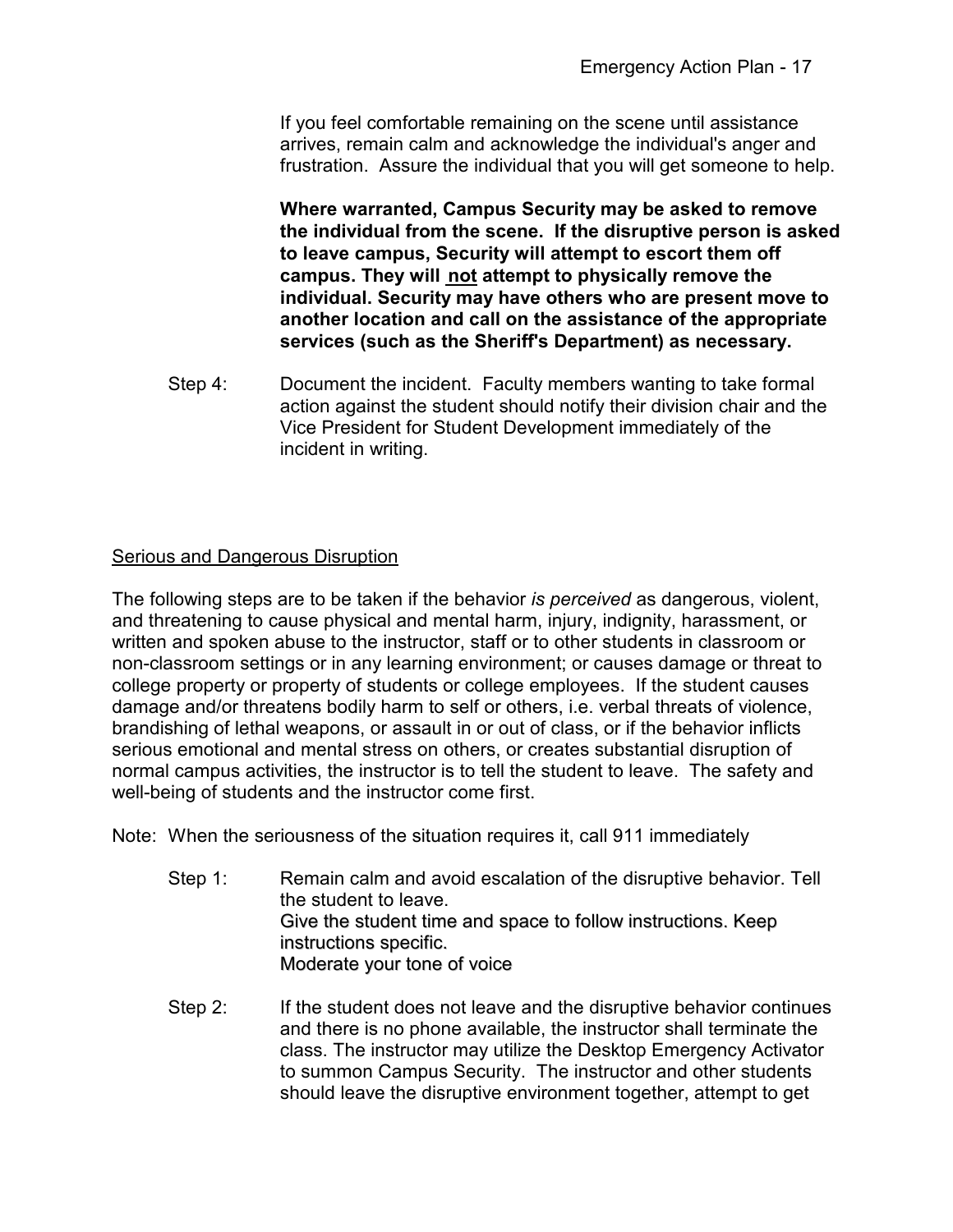immediate assistance from authorities, and wait for Security and/or emergency personnel. Call Security (ext. 2299) immediately.

- Step 3: As soon as the situation is diffused and/or resolved, the instructor should follow up with Security/law enforcement officials and the division dean to make necessary arrangements for the protection and safety of the class and of his or her personal well-being.
- Step 4: Write up the incident and deliver this document immediately to Campus Security with a copy to the division dean and Vice President for Student Development.
- Step 5: Work with Student Development to offer counseling to class members who have been traumatized.

If you observe or are the subject of life-threatening behavior:

- 1. If you are able to leave the area or building without endangering your own safety, leave by the closest exit, go to the nearest phone and call 911 and then Campus Security at ext. 2299.
- 2. If you are unable to leave the scene or building without endangering your own safety, go to the nearest unused office, lock and barricade the door and phone 911 and then Campus Security Services at ext. 2299. Remain in the room until given the all-clear by a person in authority or you are sure the danger has passed. You may also utilize the Desktop Emergency Activator to summon Campus Security.
- 3. Activate the Alertus emergency icon on your computer. If possible, enter a message explaining the nature of the emergency and the need for 911 services.

### Suggestions for Dealing with Threatening Behavior

There is no set technique for dealing with highly agitated or potentially hostile people. Everyone in the scenario reacts differently to the situation. Anger can be a prelude to violence. To ignore the anger of an individual is to ignore the threat to personal safety. Notify your supervisor of any threatening behavior. When obvious signs of anger are not evident (shouting, swearing, threats, etc.), faculty and staff should be alert to subtle signs including rapid respiration, pupils dilated, fixed stare, bunching up of the body, white knuckle effect, or voice or complexion change.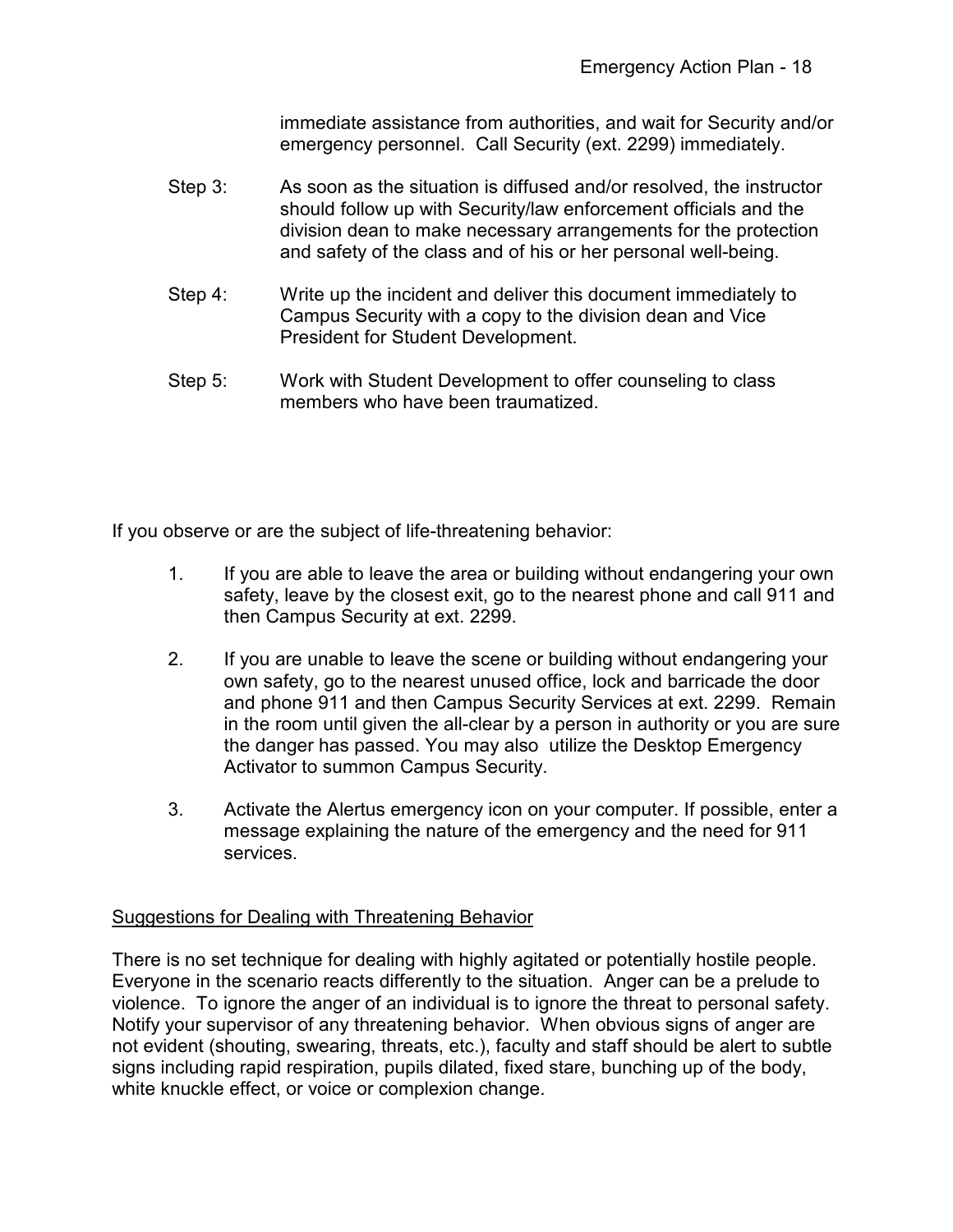Never argue with an individual. Empathy will go a long way towards ensuring your safety. As well, it might buy you some time. Here are some tips which may assist when dealing with difficult individuals:

- 1. Do not make appointments at the end of the day or week with individuals known to be difficult.
- 2. Keep desk tops clear of any objects which might be used as a weapon.
- 3. Have two faculty/staff members interview a known difficult person.
- 4. Keep the door to the interview room open.
- 5. Don't "box yourself in" in an office with a difficult person. Keep a solid object, e.g., a desk, between you and the individual.
- 6. Give yourself the option of leaving.

### Reporting and Investigating Incidents of Civil Disturbances (including Violence in the Workplace)

It is the policy of Rockingham Community College that all incidents of civil disturbances, including any violence in the workplace, shall be reported to the appropriate senior administrator. Furthermore, all allegations of violent acts or threats by RCC colleagues will be promptly and objectively investigated in a confidential manner. The purpose of the internal administrative investigation is to either dispel or confirm the allegations that prompted it. Where an investigated complaint is substantiated, appropriate action will be taken by college administrators.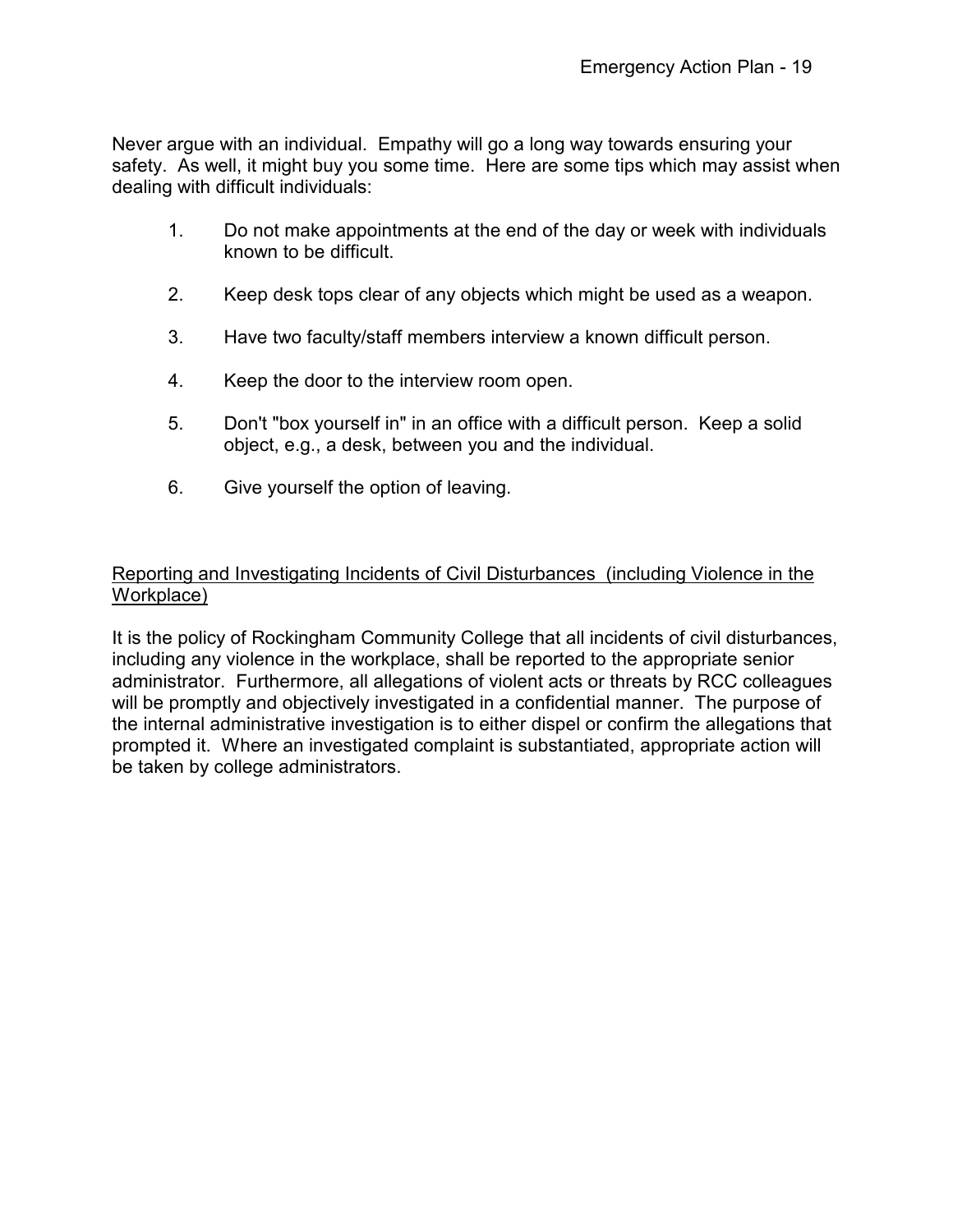### **Lockdown Procedures**

In certain situations, a lockdown on campus may be required. The following procedures are to be followed:

Classroom doors are to be kept locked at all times when classes are in session, to more easily facilitate the implementation of a lockdown.

Lockdown – Appropriate when a member of the college community is believed to be in imminent danger.

Only the President, or President's designees, may invoke a campus-wide lockdown.

Any faculty or staff member who believes a member of the college community is in imminent danger should take the following steps:

- Move immediately to the nearest lockable area
- Call 911 and advise them of the emergency
- Call Campus Security (ext 2299) and report the emergency
- Report the emergency to a senior administrator
- Complete an incident report

### Lockdown: In-Classroom Procedures

The college will notify individuals on campus of a lockdown by the following means:

\* Issue a lockdown alert on the campus mass notification system.

\* The announcement "lockdown, lockdown" in person by a college administrator or security officer.

When notified of a campus lockdown, the following actions are required:

- 1. Students must remain calm and follow the instructor's instructions.
- 2. Faculty are to direct any students/staff into a classroom or other lockable area immediately.
- 3. Faculty and Staff are to close any blinds and place students against a wall or in a corner away from the door.
- 4. Turn off lights and computer monitors or other equipment.
- 5. Faculty should locate and hold on to class rosters.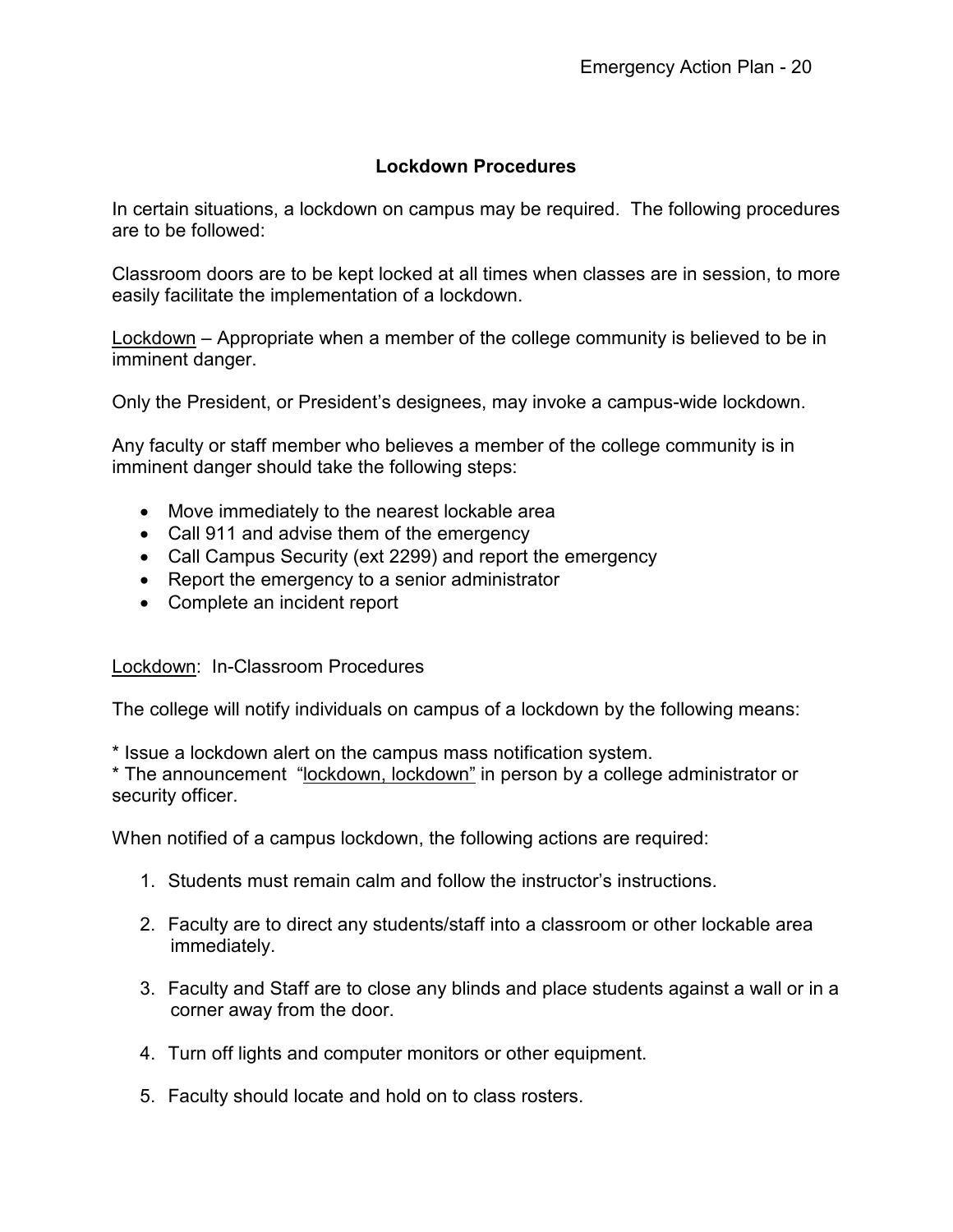- 6. Do not allow use of phones/cell phones except for emergency information.
- 7. Remain in locked classrooms until the <u>"all clear, all clear"</u> announcement is made. Do not permit students to leave until authorized.
- 8. If evacuation occurs, all persons will be directed to a specific location.
- 9. Once evacuated, faculty should take roll to account for all students present.

Lockdown: General Campus Procedures

- 1. Persons in hallways and other open areas inside buildings should be directed to nearest classrooms or lockable areas by building personnel.
- 2. Anyone in a restroom should lock the restroom door if possible, move to a stall, lock the door, and stand on the toilet.
- 3. Staff should remain in the areas where they are located, secure the doors, and turn off lights.
- 4. Persons in the library should remain there. Librarians should lock the doors, turn off lights, and locate a secured area to which students should be directed.
- 5. Remain in designated areas until directed by an RCC administrator or law enforcement officer, or an all-clear signal is given on the mass notification system.

If you are outside and a lockdown or active shooter event occurs, you should:

- 1. Try to remain calm.
- 2. Drop to the ground immediately, face down as flat as possible. If within 15-20 feet of a safe place or cover, duck and run to it.
- 3. Move or crawl away from any gunfire, trying to utilize any obstructions between you and the gunfire. Remember that many objects of cover may conceal you from sight, but may not be bulletproof.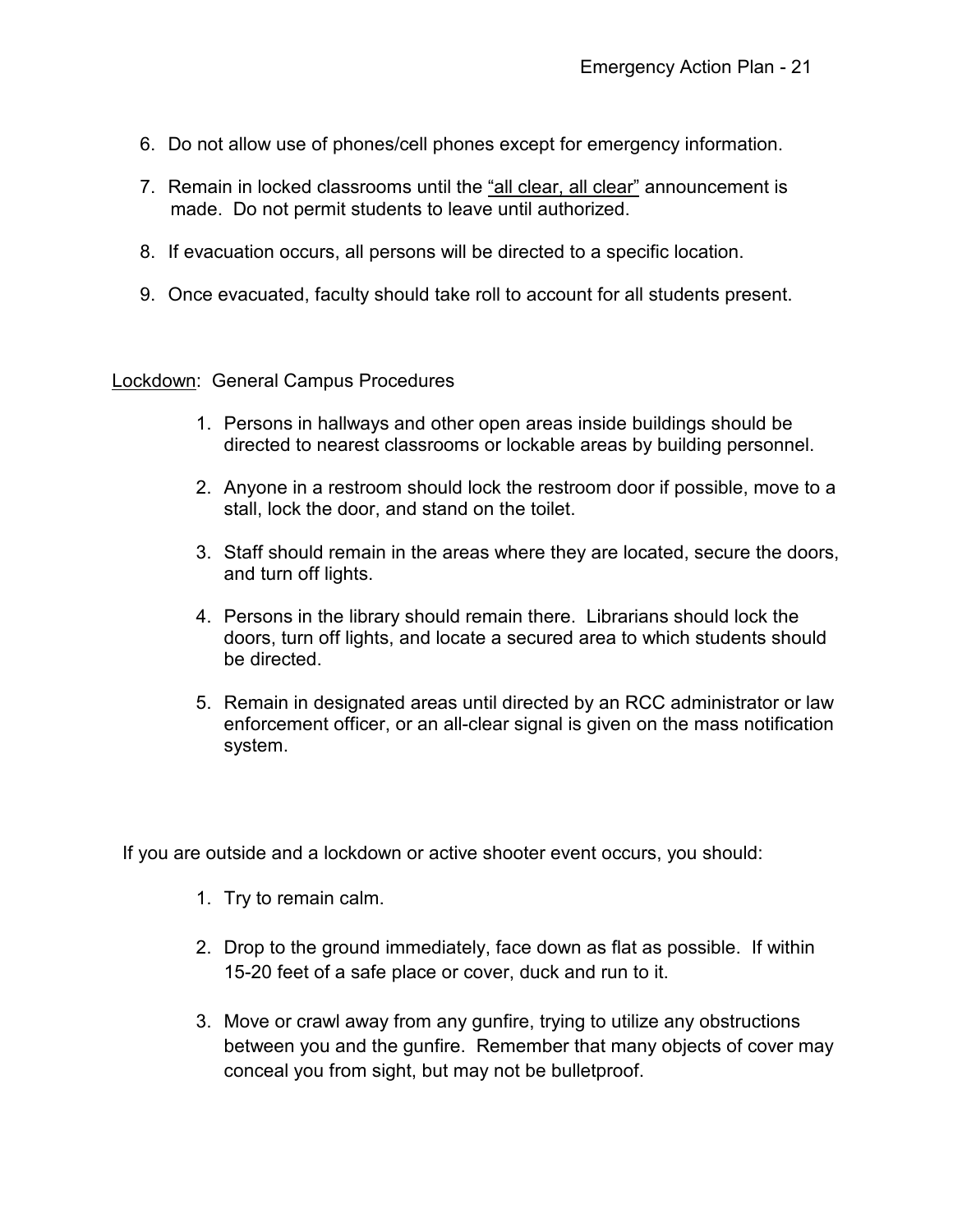- 4. Look for appropriate locations for cover/protection, i.e. brick walls, retaining walls, large trees, parked vehicles, or any other object that may stop bullet penetration. When you reach a place of relative safety, stay down, and do not move. Do not peek or raise your head in an effort to see what may be happening.
- 5. Try to warn other faculty, staff, students and visitors to take immediate shelter.
- 6. Wait and listen for directions from public safety and/or law enforcement personnel.

Lockdown: General Information

Never open doors during a lockdown, even in the event of a fire alarm.

RCC administrators and law officers will have keys to open doors, and announcements will be made via campus telephones, in person or via the campus mass notification system. If required, all persons will be evacuated to a safe location by an administrator or law enforcement officer.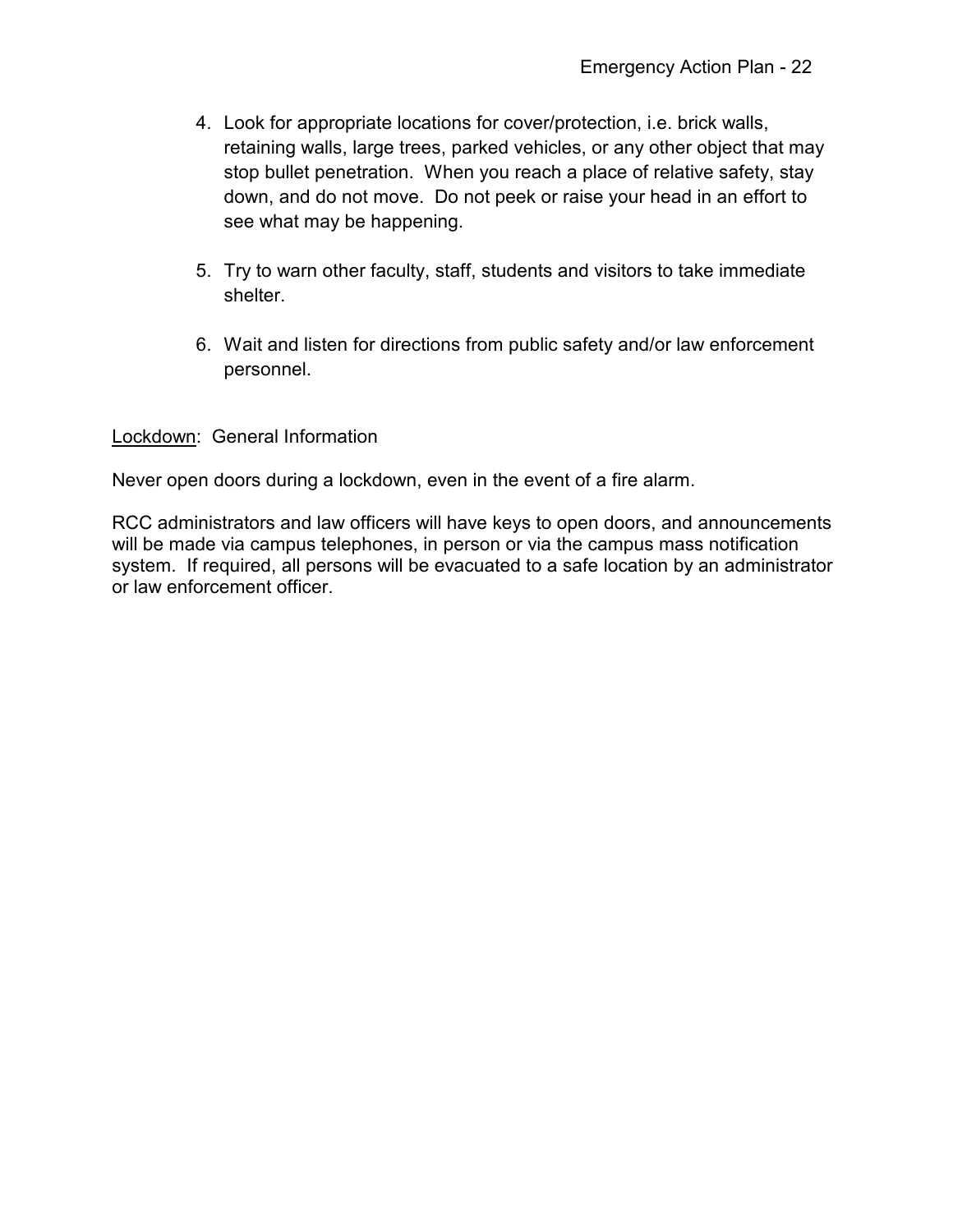### **Medical Emergencies**

In the event of a serious illness or injury of a student, faculty or staff member, the immediate concern is to aid the injured or ill person. Proceed according to the following plan, depending on the seriousness of the illness or injury.

If you need an ambulance, dial 9-1-1 and tell the 911 operator your specific location and the type of illness or injury. Then call the switchboard (0) or Security (2299) and tell the switchboard operator your specific location and the type of illness or injury. The switchboard operator is to notify Security.

If assistance is needed before after hours, dial 911. Instructors will not be held responsible for any fees involving the use of medical emergency vehicles. After hours and on weekends, also notify Security at ext. 2299. Security will notify the administrator on call.

| First-aid kits are available at the following locations for minimal medical needs: |  |  |  |
|------------------------------------------------------------------------------------|--|--|--|
|                                                                                    |  |  |  |

| <b>Kit Location</b>                         | Contact                 |  |
|---------------------------------------------|-------------------------|--|
|                                             |                         |  |
| <b>Administrative - Front Desk</b>          | Lori Powell x0          |  |
| <b>Advanced Technologies</b>                |                         |  |
| Room 107 (in desk at administrative         | Sarah Tucker x2348      |  |
| area)                                       |                         |  |
| <b>Bishopric Lifelong Learning Center</b>   |                         |  |
| <b>First Floor</b>                          | Alice Hooker x2107      |  |
| <b>Second Floor</b>                         | Stephanie Harris x2146  |  |
| <b>Building Trades Lab (behind CCA)</b>     | Mike Bryant x2226       |  |
|                                             |                         |  |
| <b>Center for Creative Arts</b>             |                         |  |
| <b>Room 103</b>                             | Olivia Brookshire x2234 |  |
| Room 104                                    | Olivia Brookshire x2234 |  |
| <b>Emergency Services Training Center -</b> | Randy Evans x2390       |  |
| Lobby                                       |                         |  |
| Gymnasium - Office C                        | John Key x2126          |  |
| <b>Humanities</b>                           |                         |  |
| Room 105-A (Faculty/Staff Lounge)           | Olivia Brookshire x2234 |  |
| <b>Industrial Technologies I</b>            |                         |  |
| Room 101 (cabinet in                        | Shanice Martin x2133    |  |
| administrative area)                        |                         |  |
| Room 104                                    |                         |  |
| Room 110                                    | Tim Isley x2177         |  |
| Room 113                                    | Tim Isley x2177         |  |
| <b>Industrial Technologies II</b>           |                         |  |
| <b>Room 101</b>                             | Mike Bryant x2226       |  |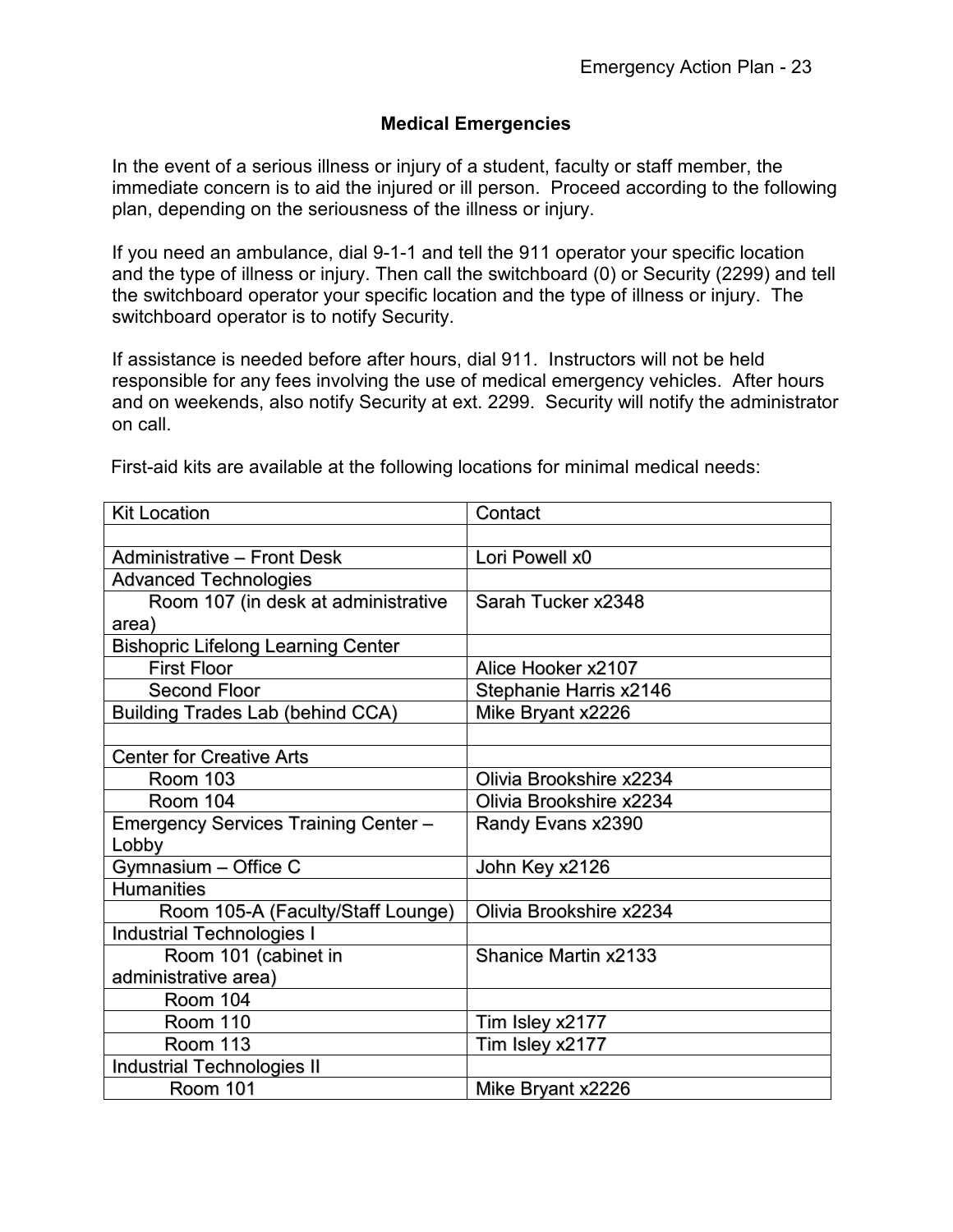| Room 103E                          |                          |  |
|------------------------------------|--------------------------|--|
| Room 105                           | Mike Bryant x2226        |  |
| <b>Room 103</b>                    | Olivia Brookshire x2234  |  |
| <b>Room 104</b>                    | Olivia Brookshire x2234  |  |
|                                    |                          |  |
| <b>James Library</b>               |                          |  |
| <b>Circulation Desk</b>            | Mary Gomez x2320         |  |
| Break Room (cabinet on ground      | Mary Gomez x2320         |  |
| floor)                             |                          |  |
|                                    |                          |  |
| Maintenance                        |                          |  |
| <b>Director of Physical Plant</b>  | Jeff Knight x2116        |  |
| <b>Owens Health Services</b>       |                          |  |
| Room 201B (administrative          | Katherine Leebrick x2207 |  |
| assistant area)                    |                          |  |
| Rockingham County Farm Bureau      | John Ayers x2132         |  |
| Horticulture & Greenhouse          |                          |  |
| Science                            |                          |  |
| Room 110 (drawer in administrative | Olivia Brookshire x2234  |  |
| assistant area)                    |                          |  |
| <b>Room 115</b>                    | Olivia Brookshire x2234  |  |
| <b>Room 116</b>                    | Olivia Brookshire x2234  |  |
| Room 117                           | Olivia Brookshire x2234  |  |
| Room 118                           | Olivia Brookshire x2234  |  |
|                                    |                          |  |
| <b>Whitcomb Student Center</b>     |                          |  |
| <b>Welcome Desk</b>                | Courtney Wilson x2333    |  |
| <b>Security Office</b>             | Chris Smoot x2326        |  |
| <b>Security Vehicles</b>           | Chris Smoot x2326        |  |
|                                    |                          |  |

The switchboard operator, with assistance from administrative assistants, coordinates the stocking of first aid kits.

### Use of Automated Electronic Defibrillators (AED)

Automated Electronic Defibrillators (AED) are located in all buildings on campus. When needed, personnel should immediately call 911 and use the AED according to training. If an AED is used, the Dean responsible for the building should be notified to arrange for any needed maintenance.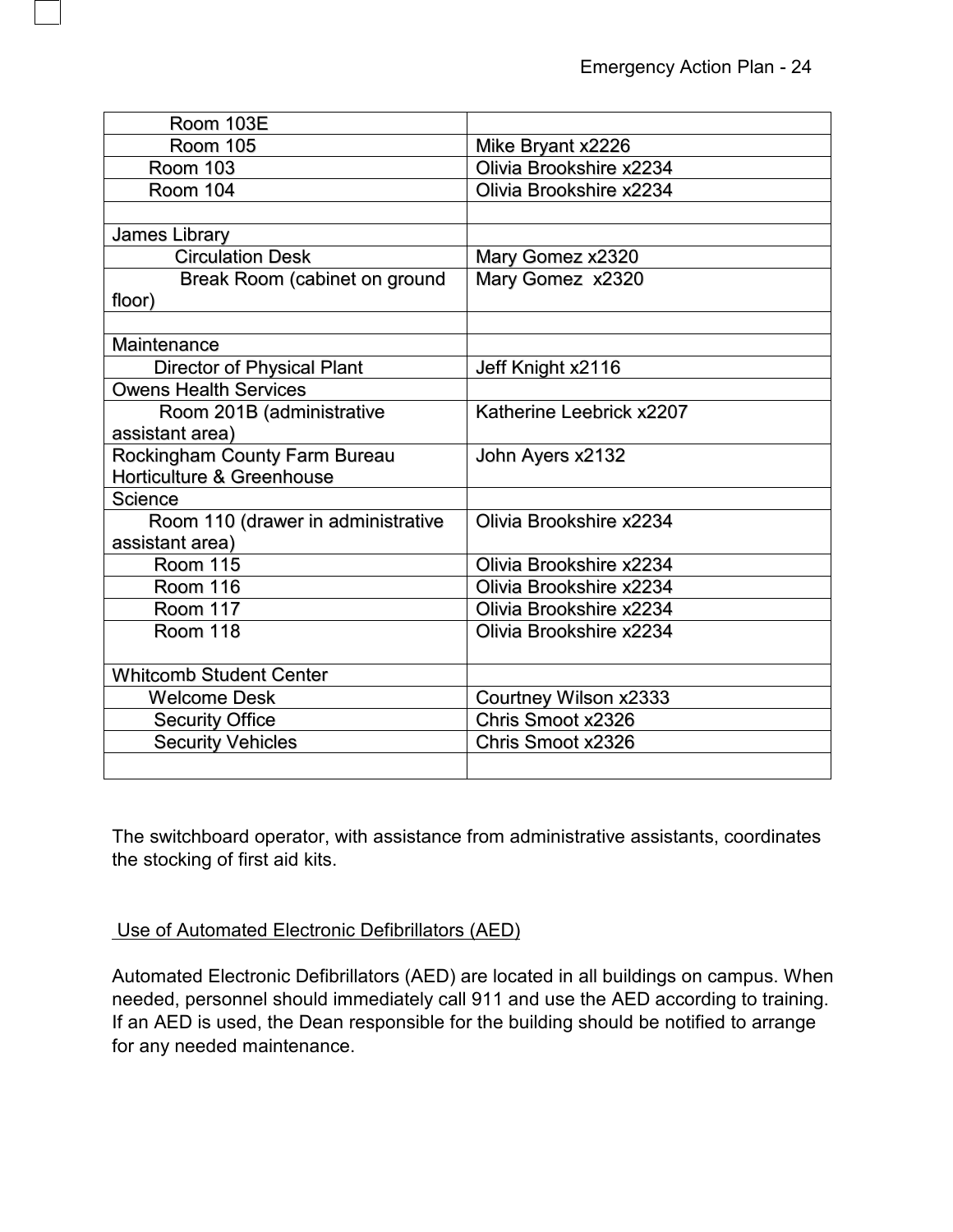Administration **Lobby near the switchboard** Advanced Technologies Main Lobby Bishopric Lifelong Learning Center First floor near offices Center for Creative Arts **Hallway near restrooms** ESTC Break Room Keys Gymnasium **Hallway off main lobby** Horticulture **Main Room** Humanities **Near back door** Industrial Technology I Back Hallway Industrial Technology II Hallway near Room 102 James Library **Main Lobby** Maintenance **Hallway near break room** Owens Health Sciences Stairwell of Main Lobby Science **Outside 110** Whitcomb Student Center **Upper Level lobby (next to** 

### Building **Location**

Campus Security)

Certain medical situations may require airlift to an area hospital. In consultation with the Rockingham County Office of Emergency Management, the college has established helicopter landing areas in the grass section near the intersection of Highway 65 and County Home Road, in the soccer field near the Maintenance Building, and the soccer field inside the track.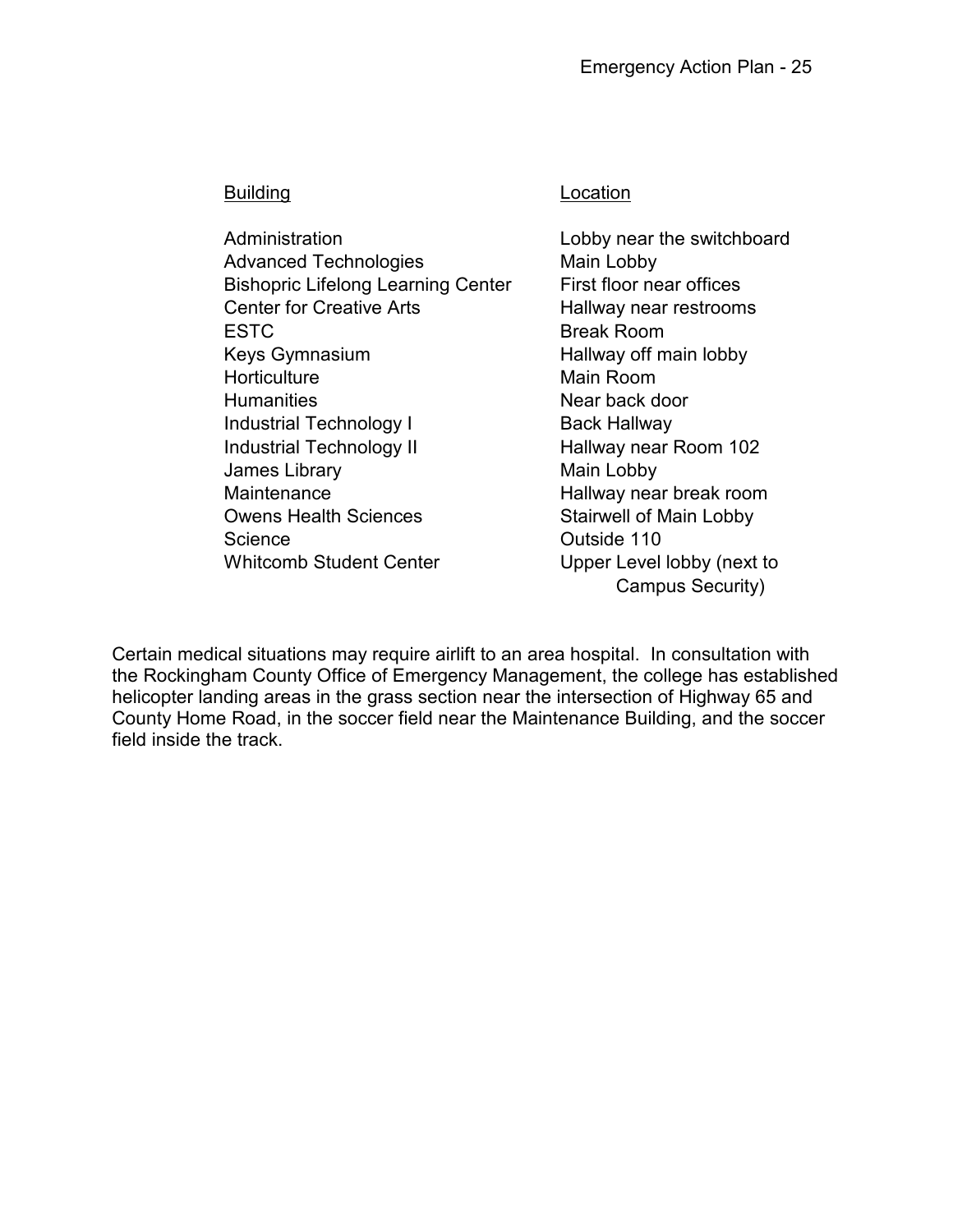### **Utilities Outage Plan**

### Electric Power Outage

In case of an electrical power outage to a building(s), immediately notify the Associate Vice President for Facilities and External Affairs, who will in turn notify the Director of Physical Plant. (Where a power outage affects the Administration Building, a uninterruptive power supply (UPS) will maintain the college's telephone system for a few minutes. Therefore, notification of the outage to the Associate Vice President for Facilities and External Affairs must occur as quickly as possible.) If none of these personnel can be reached, ask a Business Office employee to call the Director of Physical Plant; state the nature of the problem and whose extension to call on campus if further information is needed. The Director of Physical Plant will call the emergency services office at the electric company to determine the source of the trouble, the estimated time to restore the outage, and the assistance, if any, to be rendered by the college.

If the outage occurs after 5 p.m, Monday through Thursday, contact Security, who will contact the power company. If on Friday evenings, weekends and holidays, contact the security guard who will notify the administrator on call, who then will notify the Director of Physical Plant.

Any time a power outage occurs, the Director of Physical Plant and required staff members will proceed to the affected site(s) to disconnect all equipment subject to damage from power fluctuations; check elevators for possible stranded passengers and obtain (rent) a suitable number of power generators if this measure is deemed appropriate.

All students, faculty, and staff will evacuate the building if the loss of power constitutes a safety hazard. If no safety hazards exist and sufficient natural lighting levels are present, students, faculty and staff may remain in the building.

The President or his designee will determine if weather conditions permit continued college operation. If weather is a negative factor, the President or his designee will handle both on- and off-campus notification. A contact person in each building will be informed of a closing and will have the responsibility of notifying the rest of the staff. The switchboard operator should be notified as soon as possible in order to report the college closing to callers.

### Water Service Outage

In case of a water service outage, the Director of Physical Plant will contact the maintenance section of Dan River Water, Inc., to determine the source of the trouble,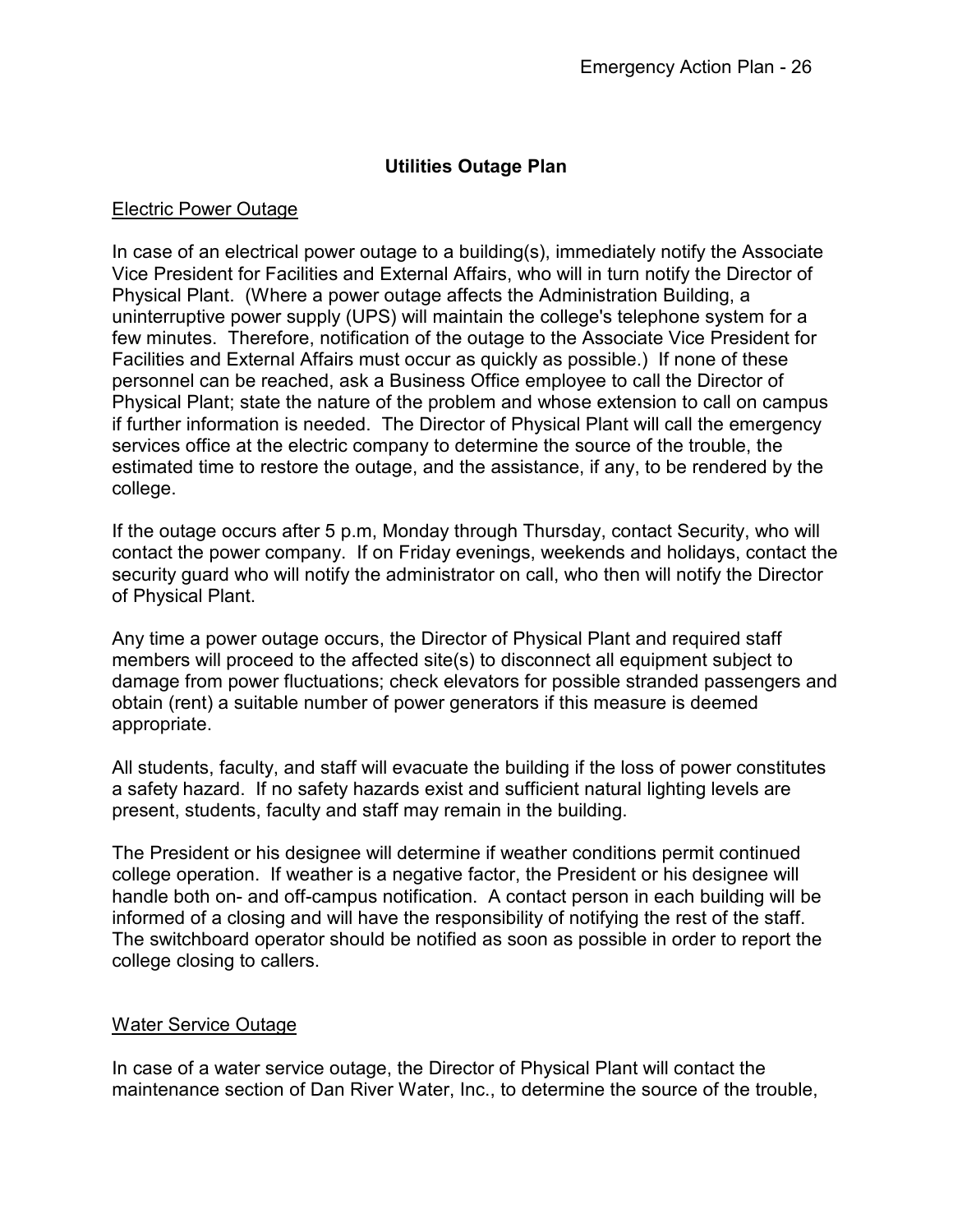the estimated time the outage will last, and the assistance to be rendered by the college. The Associate Vice President for Facilities and External Affairs will notify food service and vending contractors of the outage.

If the outage is campuswide, the President or his designee will determine whether the campus will be closed.

Once service is restored, the maintenance staff will check all restrooms to ensure that water closets and urinals are working properly.

### Telephone Service Outage

After receiving notice of a telephone service outage, the Associate Vice President for Facilities and External Affairs will contact Technology Support Services. If the problem cannot be alleviated internally, the Director of Technology Support Services will contact the telephone system vendor and/or the college's local telephone service provider, depending on the source of the outage. Every attempt will be made to re-establish telephone communications as soon as possible.

### Water and Electrical Disconnects

Electrical power to RCC is provided by Duke Energy. The company provides electricity to a power pole located across the college's entry road just north of the Humanities Building. The institution has a single electrical meter which is located on that power pole. The majority of the institution's electrical service is monitored via that meter.

Beyond that power pole, the college and its vendors -- not Duke Energy -- service the college's electrical lines and equipment. An electrical disconnect switch is located in each building in case power needs to be shut off to a single building. Each building supervisor and custodian should be familiar with the location of the disconnect switch in the respective buildings in case electrical power needs to be turned off in emergencies.

Dan River, Inc., is the institution's water supplier. There are two cutoff valves (high pressure and low pressure) located at the college's main entrance running parallel along N.C. Highway 65. A water line comes onto the college campus and splits in two at the asphalt parking lot in front of the Administration Building. There are two valves located in that lot, and either may be turned off depending upon which side of the campus should be affected. Each building also has a water cutoff, and the building supervisor and building custodian should become familiar with the location in each building in case cutoff becomes necessary for emergency purposes.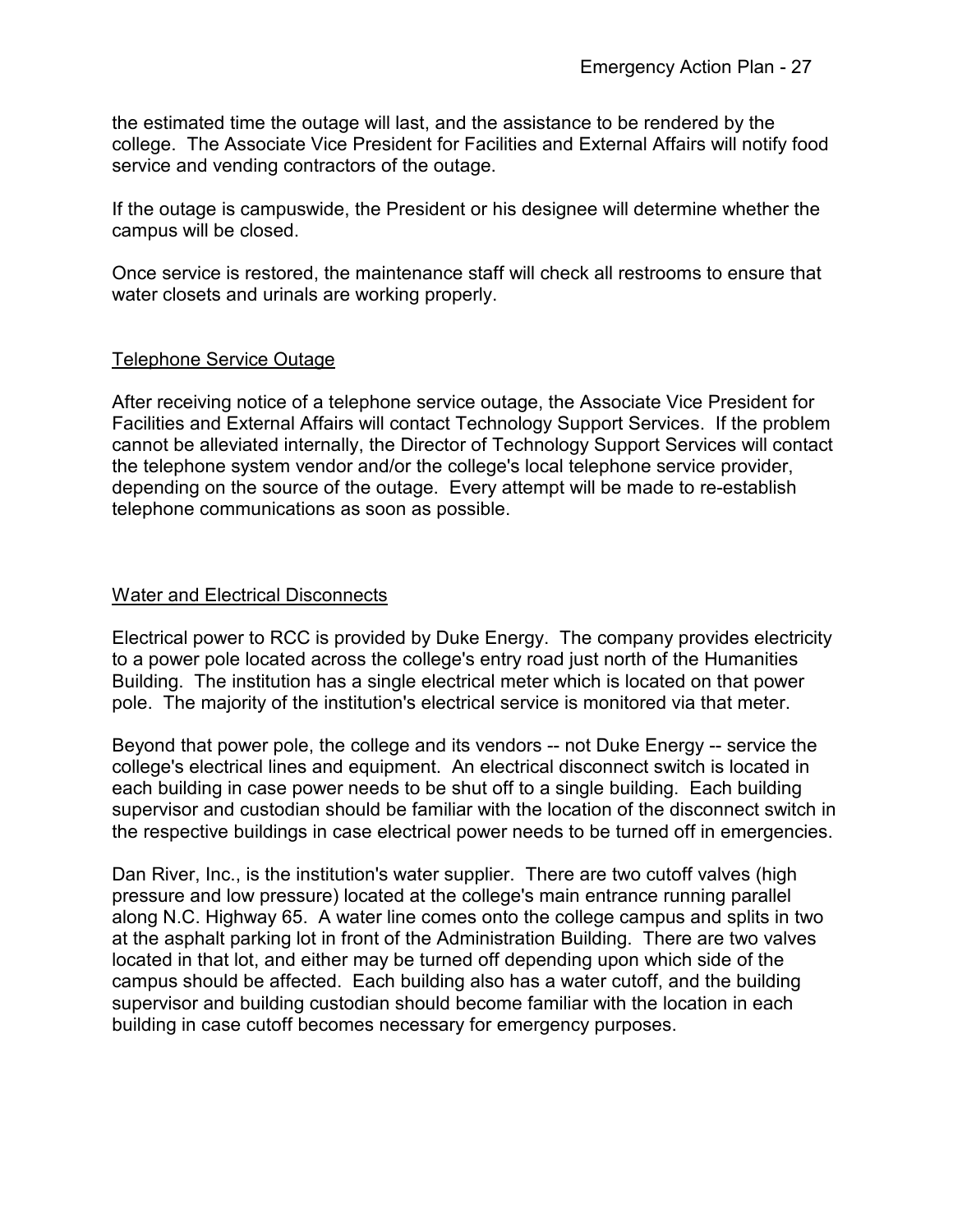### **Insurance**

RCC constantly monitors its risks and maintains a comprehensive insurance program covering unacceptable risks. Particular attention is given to risks in the property and casualty arena. RCC employs the services of an insurance consultant on a "needs" basis and a risk management manual has been developed as a result of this relationship. It is imperative that property values be accurately maintained and that inventory records accurately reflect the value of building contents and exterior equipment, including vehicles.

In case of an event which causes loss to person or property, the Vice President for Administrative Services should be notified immediately, who will in turn contact the appropriate insurance agent for the purpose of initiating a claim.

### **Getting Back Into Action**

It is imperative that the institution recoup from its losses as soon as possible after an emergency or disaster occurs. The President, vice presidents, associate vice presidents, and appropriate deans should meet as quickly as possible to agree upon a plan of action. Topics for discussion should include:

- 1. Where copies of data are stored.
- 2. Faculty/staff personnel to be contacted to fill in for others who are unavailable.
- 3. Rental/lease of temporary or substitute facility space.
- 4. Necessary equipment.
- 5. Replacement of lost/damaged inventory.
- 6. Media releases explaining revised schedules.
- 7. Requests of external agencies who might provide interim assistance.
- 8. Faculty/staff debriefing and counseling.
- 9. Follow-up reports.

It should be noted that the State Purchasing Office may make or authorize purchases in the open market in cases of emergency or pressing need.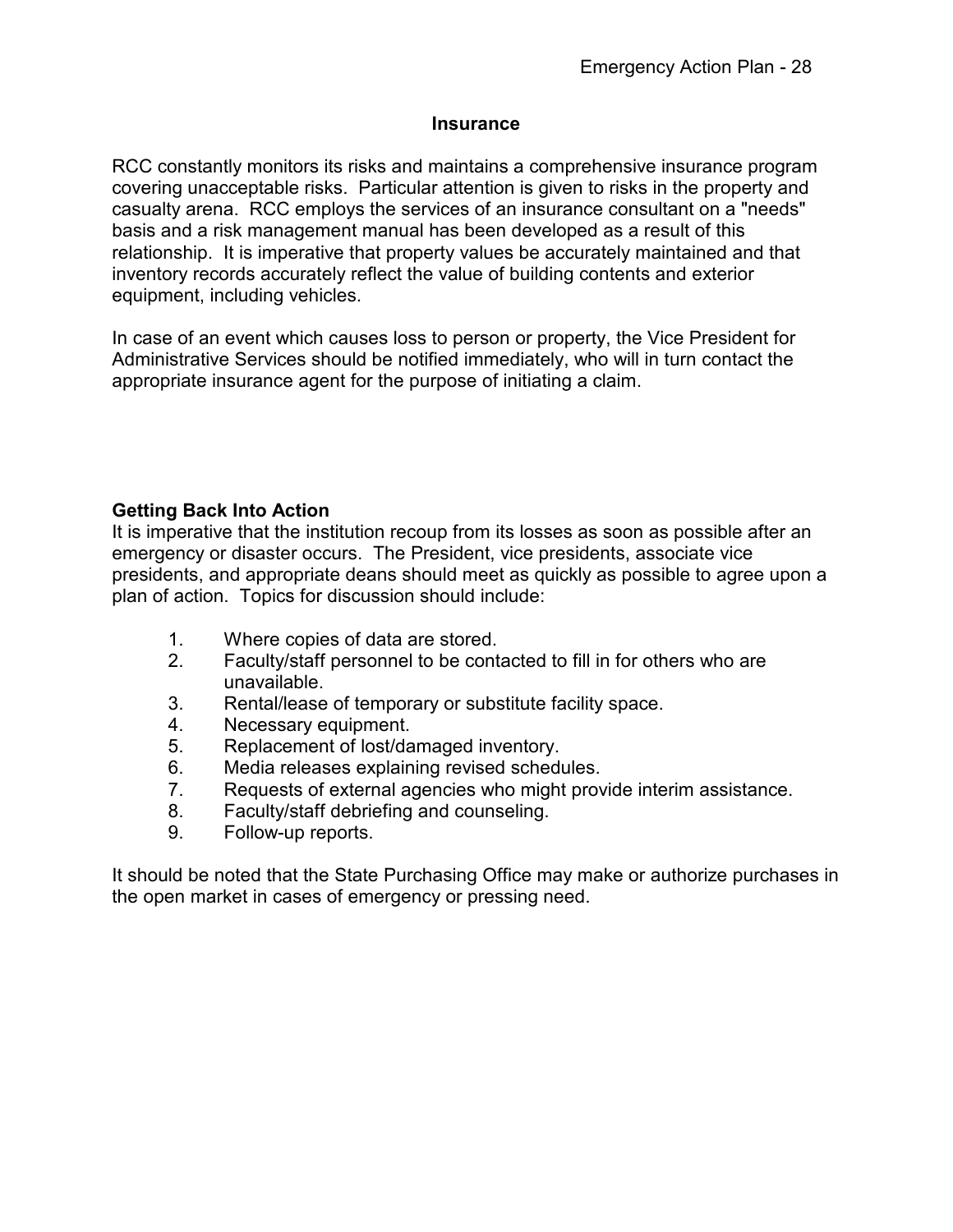### **Emergency Communication Plan Rockingham Community College**

This document is Rockingham Community College's plan for communication when there is a crisis or an emergency of any nature. Such events include, but are not limited to, natural disasters and safety or security incidents.

Emergency situations should be reported to a vice president who will then notify the president of the college. Other faculty and staff may be contacted as needed.

At the time of such events, the Director of Public Information will work with the President and the President's Cabinet to determine what information will be released to the media, concerned families, and the public as stated in the RCC Emergency Action Plan.

Depending on the situation, the college may contact external parties to gain additional perspective or expertise.

Depending on the nature of the event, the Director of Public Information may work with and coordinate release of information with area public safety, law enforcement, and government agencies.

To avoid confusion and the release of erroneous information, the President and the Director of Public Information are the only spokespersons for the college. All media inquiries are to be directed to the Director of Public Information.

The Director of Public Information is responsible for monitoring social media.

In the absence of the Director of Public Information, direct all media inquiries to the Associate Vice President for Facilities and External Affairs.

The Director of Public Information maintains the e-mail address groups for the following stakeholders. The Director of Public Information will make every attempt to release accurate information as quickly as possible to all interested parties including the media.

Faculty and Staff **Students Trustees** County Government Rockingham County Schools Town of Wentworth Town of Madison Town of Mayodan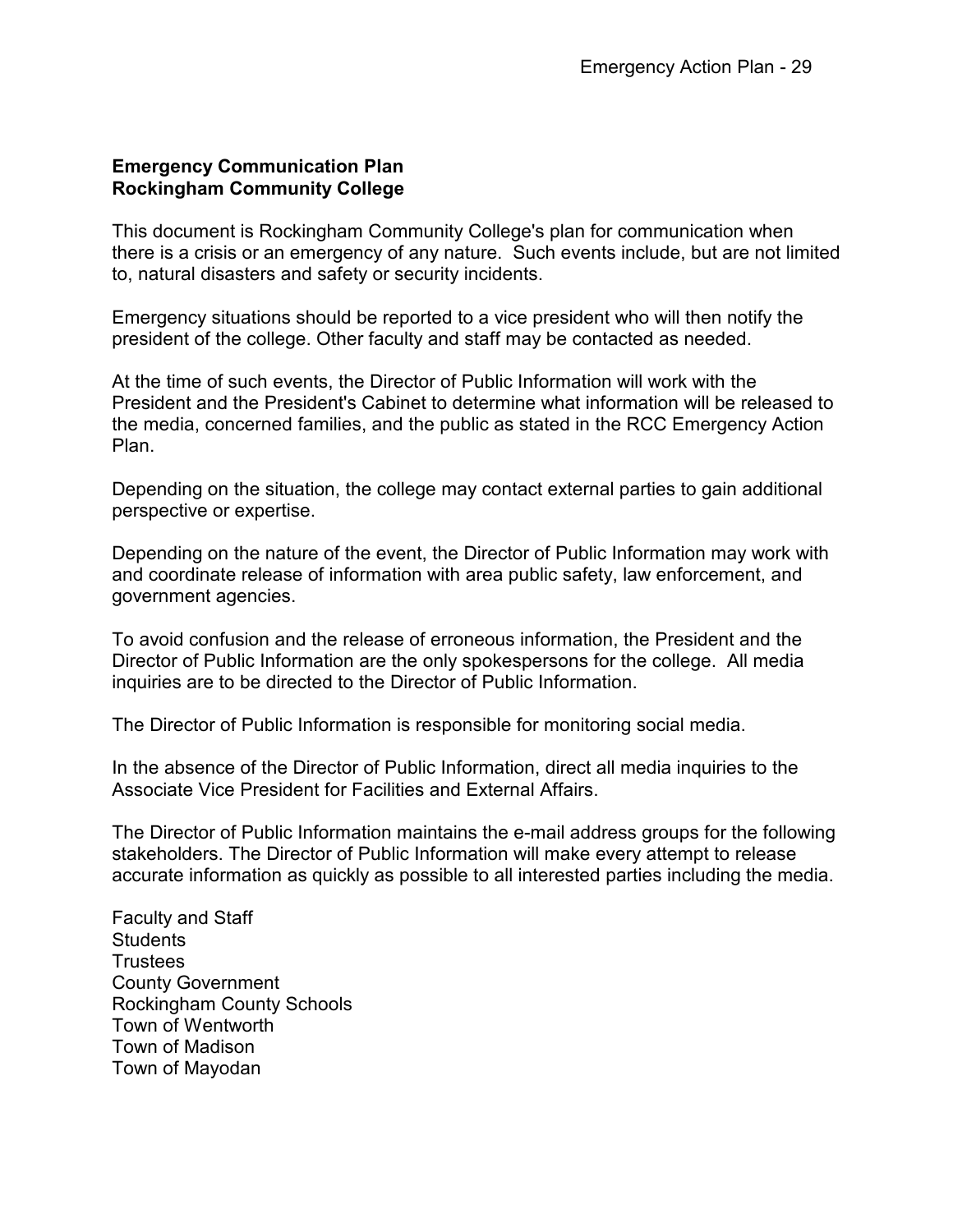City of Eden City of Reidsville Local Media

In addition, the Director of Public Information posts necessary information regarding emergencies to the following:

College Website Channel 2 Educational Access Social Media

The Eagle Alert System may be used.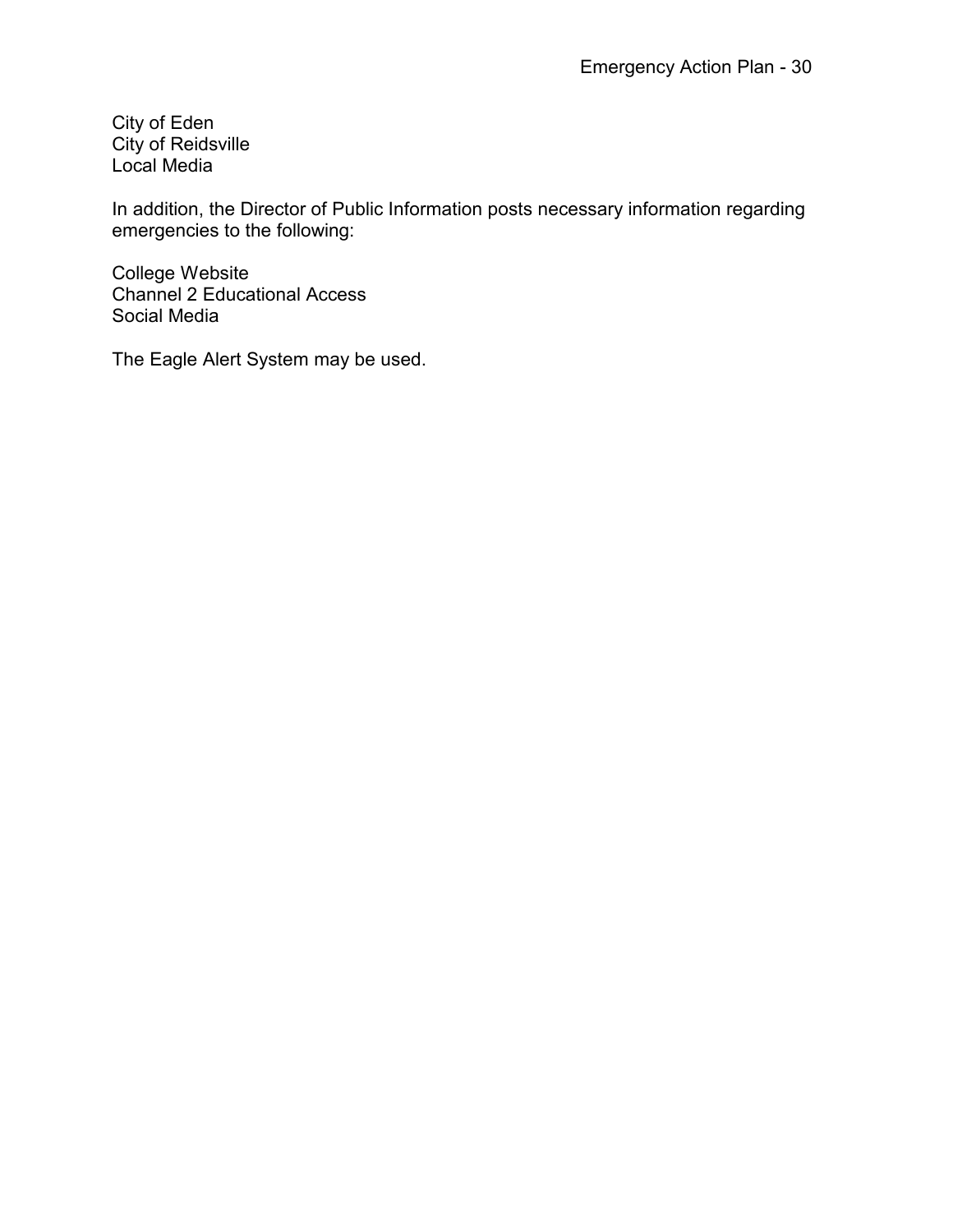# **Bomb Threat Checklist**

### **Rockingham Community College**

Instructions: Be Calm. Be Courteous. Listen. Do not interrupt the caller. Pretend difficulty hearing. Keep the caller talking. If the caller seems agreeable to further coversations, ask questions like:

### QUESTIONS TO ASK:

- 1. When is the bomb going to explode?
- 2. Where did you put the bomb?
- 3. When did you put it there?
- 4. What does the bomb look like?
- 5. What kind of a bomb is it?
- 6. What will make the bomb explode?
- 7. How do you know so much about the bomb?
- 8. Did you place the bomb?
- 9. Why?
- 10. Do you know who placed the bomb?
- 11. What is your name?
- 12. Where are you?
- 13. What is your address?
- 14. Have you notified anyone else?
- 15. Do you know that there are innocent people in the building who may be killed or injured?
- 16. Who do you represent?

EXACT WORDING OF THREAT: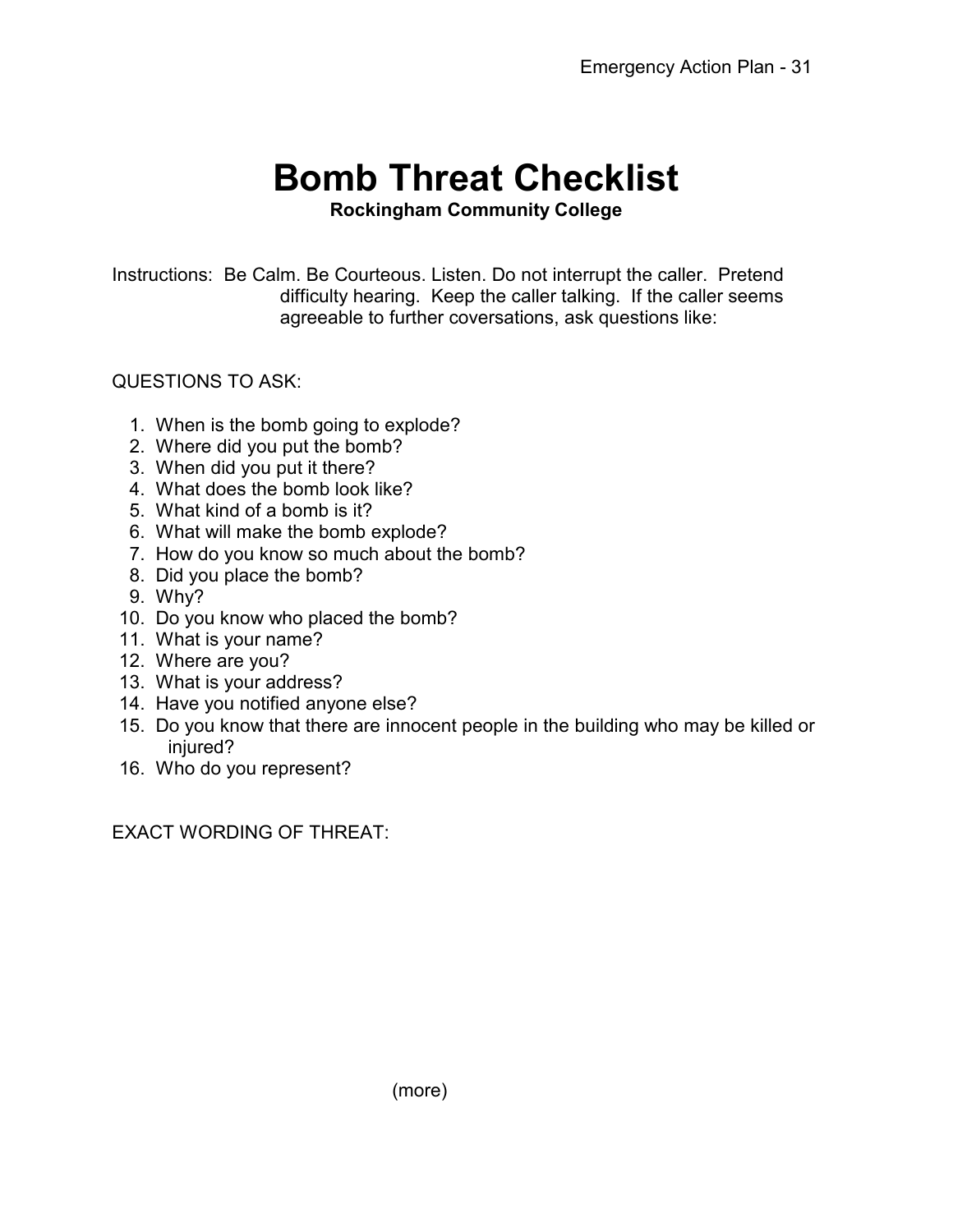### SPEAKER'S VOICE:

- 1. Accent (specify):
- 2. Voice (circle): loud soft other:
- 3. Diction (circle): clear muffled other:
- 4. Did you recognize the voice ?
- 5. Was the caller familiar with the area ?
- 6. Speech impediment (specify):
- 7. Speech (circle): fast slow other:
- 8. Manner (circle): calm emotional other
- 9. Do you know who the caller was ?

### THREAT LANGUAGE:

- 1. Well-spoken
- 2. Incoherent
- 3. Irrational
- 4. Taped
- 5. Message read by caller
- 6. Abusive
- 7. Other (specify):

BACKGROUND NOISES:

- 1. Street noises
- 2. House noises
- 3. Aircraft
- 4. Voices
- 5. Music
- 6. Machinery

### OTHER:

1. Male \_\_\_\_\_\_\_\_\_\_\_\_\_\_ Female \_\_\_\_\_\_\_\_\_\_\_ 2. Estimated age: \_\_\_\_\_\_\_\_\_\_

### CALL TAKEN:

- 1. Date & Time \_\_\_\_\_\_\_\_\_\_\_\_\_\_\_\_\_\_\_\_
- 2. Duration of call \_\_\_\_\_\_\_\_\_\_\_\_\_\_\_\_\_

| <b>YOUR NAME:</b>                  | Time <sup>.</sup>                                  | Date: |
|------------------------------------|----------------------------------------------------|-------|
| <b>Report call immediately to:</b> | <b>Associate Vice President for Facilities and</b> |       |
|                                    | <b>External Affairs</b>                            |       |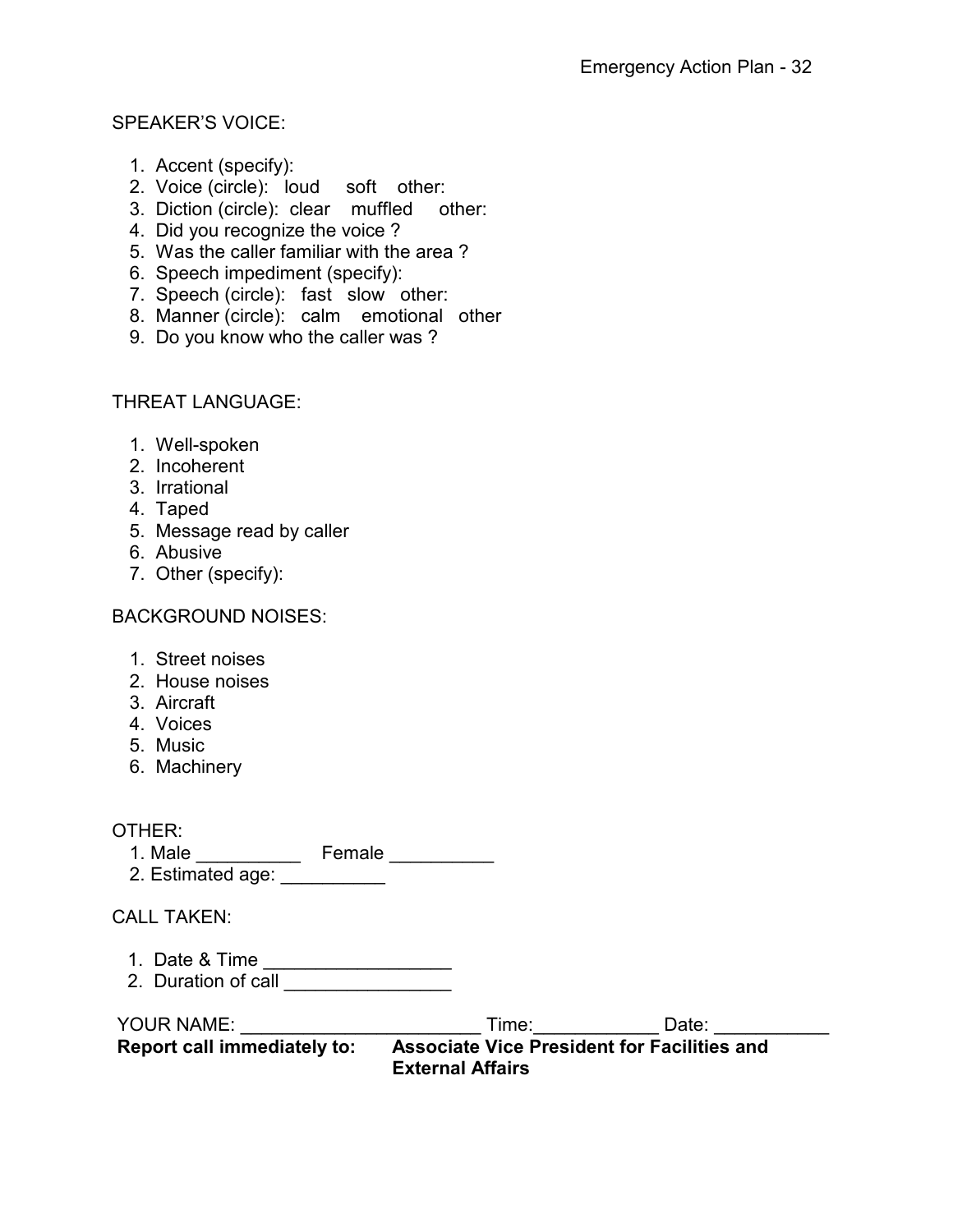### **Security Officer Responsibilities**

In the event of an emergency situation on campus, the primary responsibility of security personnel is to ensure the safety of students, faculty, staff and visitors, consistent with the officer's level of training, expertise and equipment.

*No security officer is to intervene in any hazardous situation for which he/she is not adequately trained and equipped.*

### **Severe Weather Conditions (Inclement Weather)**

- 1. Contact the supervisor for the contract security agency and arrange for coverage.
- 2. If on-duty, remain on-duty until relieved
- 3. Check parking lots for any vehicle or traffic problems
- 4. When staff have left, follow lock-up procedures
- 5. Monitor TV, radio, e-mail and contact Administrators to ascertain when the college re-opens

### **Tornadoes, Hurricanes, and Severe Thunderstorms**

- 1. Confirm that the President or designee is aware of the Severe Weather Alert. Be sure to note whether it is a "Watch" or a "Warning"
- 2. Monitor TV or radio for updates; relay information as needed to Administrators.
- 3. In the event of an imminent threat, you may be asked to activate the warning system.
- 4. If you can safely do so, check outside to insure others are aware of the warning and are taking refuge.
- 5. Move to the refuge area of the building you are in. Assist in maintaining calm until "all-clear" is sounded.

### **Fire Procedures**

- 1. Respond to the scene. Enter the building only if it is safe to do so.
- 2. If 911 has not been called, determine if needed
- 3. Assist in the orderly evacuation of occupants
- 4. Ensure clear access for emergency vehicles
- 5. If you can safely do so, use a fire extinguisher to fight the fire
- 6. Notify the Administrator on duty and the Director of the Physical Plant
- 7. Assist in securing the fire scene as needed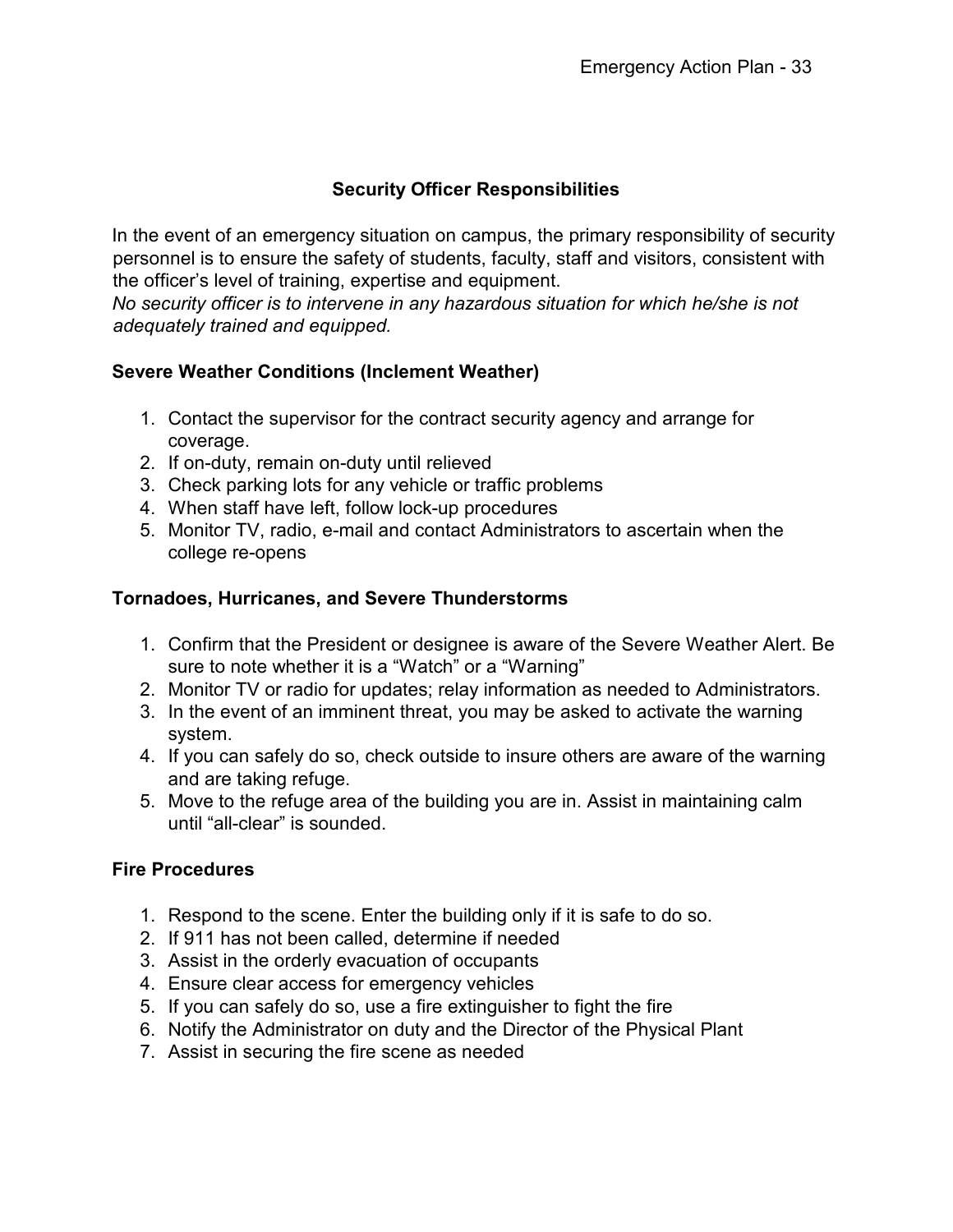### **Bomb Threat/Explosion Procedures**

- 1. Confirm that 911 and appropriate Administrators have been notified
- 2. Assist in evacuating the building(s)
- 3. Direct emergency teams to the affected areas
- 4. Brief emergency personnel and assist as requested
- 5. Security and others familiar with the building may be asked to accompany search teams to identify objects that are out of place or unusual, or to provide access to locked areas
- 6. Do not touch, handle or move any suspicious object
- 7. Do not use radios or cellphones in the area of the bomb threat
- 8. When emergency personnel declare the area safe, notify administrators.

### **Civil Disturbances (including Violence in the Workplace)**

From time to time faculty, staff, or students may call for assistance in dealing with a disruptive person. Security will:

- 1. Gather as much information as possible from the caller about the individual involved and the nature of the disturbance.
- 2. If the information given indicates a significant threat of violence is present, notify the Rockingham County Sheriff's Department.
- 3. If it appears that Security can handle the situation, proceed to the area.
- 4. Normally, Security will not become involved in classroom management issues. Your primary function is to help keep the situation from getting out of control.
- 5. If the disruptive person is asked to leave campus, attempt to escort them off campus. Do not physically remove the individual. You may also have others present move to another location.
- 6. If the person refuses to leave, contact the Rockingham County Sheriff's Department and advise them you need assistance with a trespasser.
- 7. Physical force will never be used to detain, restrain or remove a disruptive person, unless they present an immediate and significant threat of harm to others if not controlled immediately. Even then you should, if practical, attempt to remove the danger by removing others from the scene.

### **Lockdown Procedures**

- 1. A lockdown will be initiated in the case of an active assailant or other
- apparently dangerous person on campus, who is posing an imminent threat to the community.
- 2. Confirm that 911 has been notified. If not, notify 911. Include as many details as possible, including location, type of threat, number of perpetrators, and descriptions. Establish or confirm a location for the initial law enforcement response (rally point).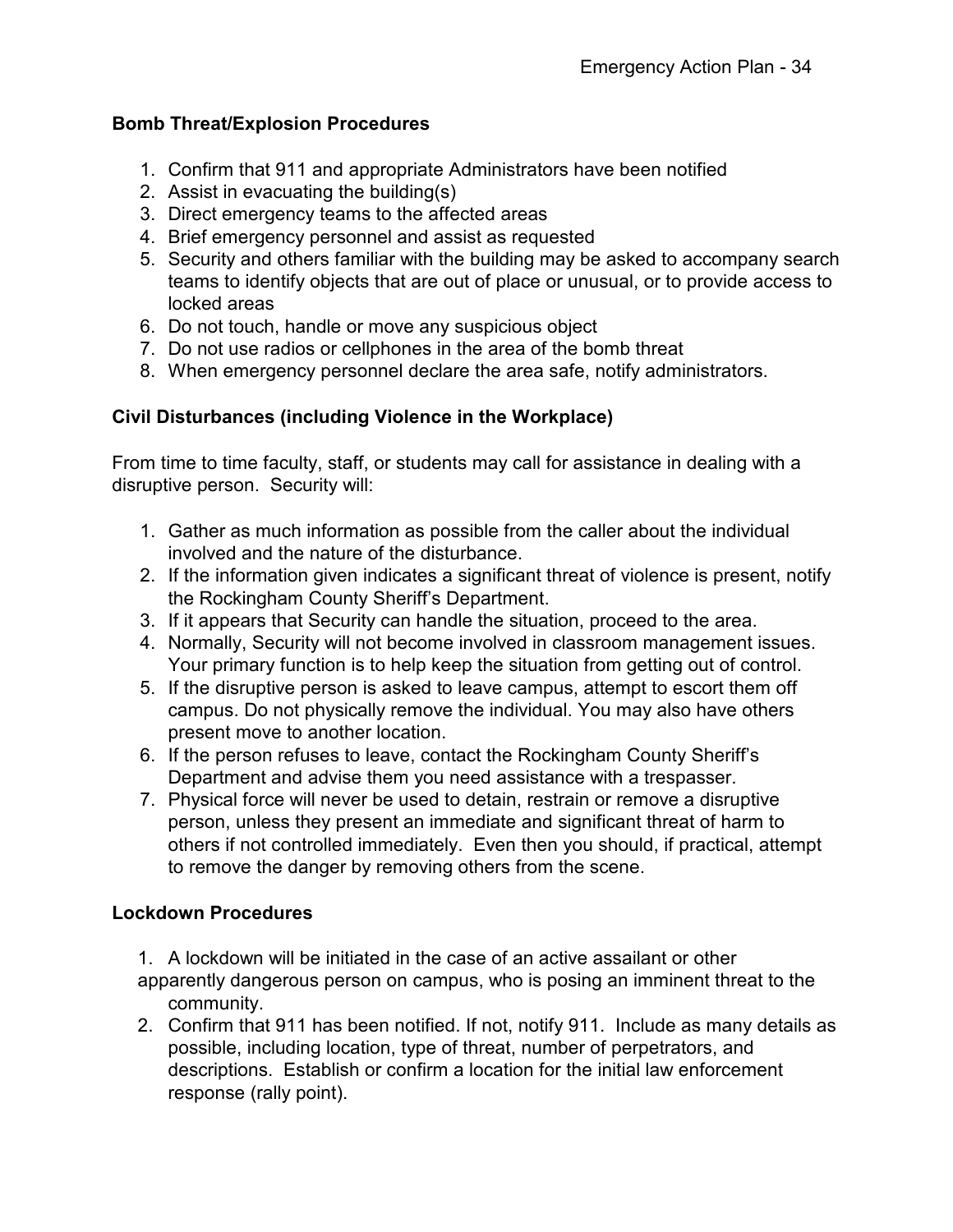- 3. Confirm that a lockdown has been initiated. If not, contact the President and notify him of the situation.
- 4. Report to the Incident Commander on scene. Relay all known information.
- 5. If a second security officer is on duty, he/she should respond to a safe observation post, if available, and relay information to the first officer.
- 6. Assist as needed/requested. This may include such things as:
	- a. Best approach to the scene
	- b. Potential evacuation plans for the affected site and nearby buildings
	- c. Details on the building, such as entries, windows, lights, stairwells, elevators, etc.
	- d. The security officer may accompany personnel to the affected area, but will not enter any known "hot zone."
- 7. Upon receiving an "all clear" message from the Incident Commander notify the President to sound the "all clear"
- 8. Security may assist further by:
	- a. Directing or accompanying other responders, such as emergency medical, crime scene, or additional law enforcement to the scene
	- b. Selecting a secondary staging location for those evacuated from the scene
	- c. Escorting people out of the crime scene to the secondary location
	- d. Controlling traffic and limiting access to the scene.
- 9. Refer all media inquiries to the RCC Director of Public Information, or other person as designated by the Incident Commander

### **Medical Emergencies**

If you are notified of a medical emergency on campus:

- 1. Gather as much information as possible from the caller, including the exact location and the nature of the emergency.
- 2. If it appears that emergency medical personnel are needed, call 911 immediately.
- 3. Proceed to the scene with a first aid kit, or obtain one from the building if needed.
- 4. Within the extent of your training, evaluate the injuries. Treat life-threatening emergencies immediately.
- 5. Attempt to keep the person calm. Ascertain if they wish to be seen by EMS.
- 6. Assist in contacting their family or other person to assist with transportation and treatment decisions, especially if the person is under 18 years of age.
- 7. Attempt to find out from the person and others in the area exactly what happened.